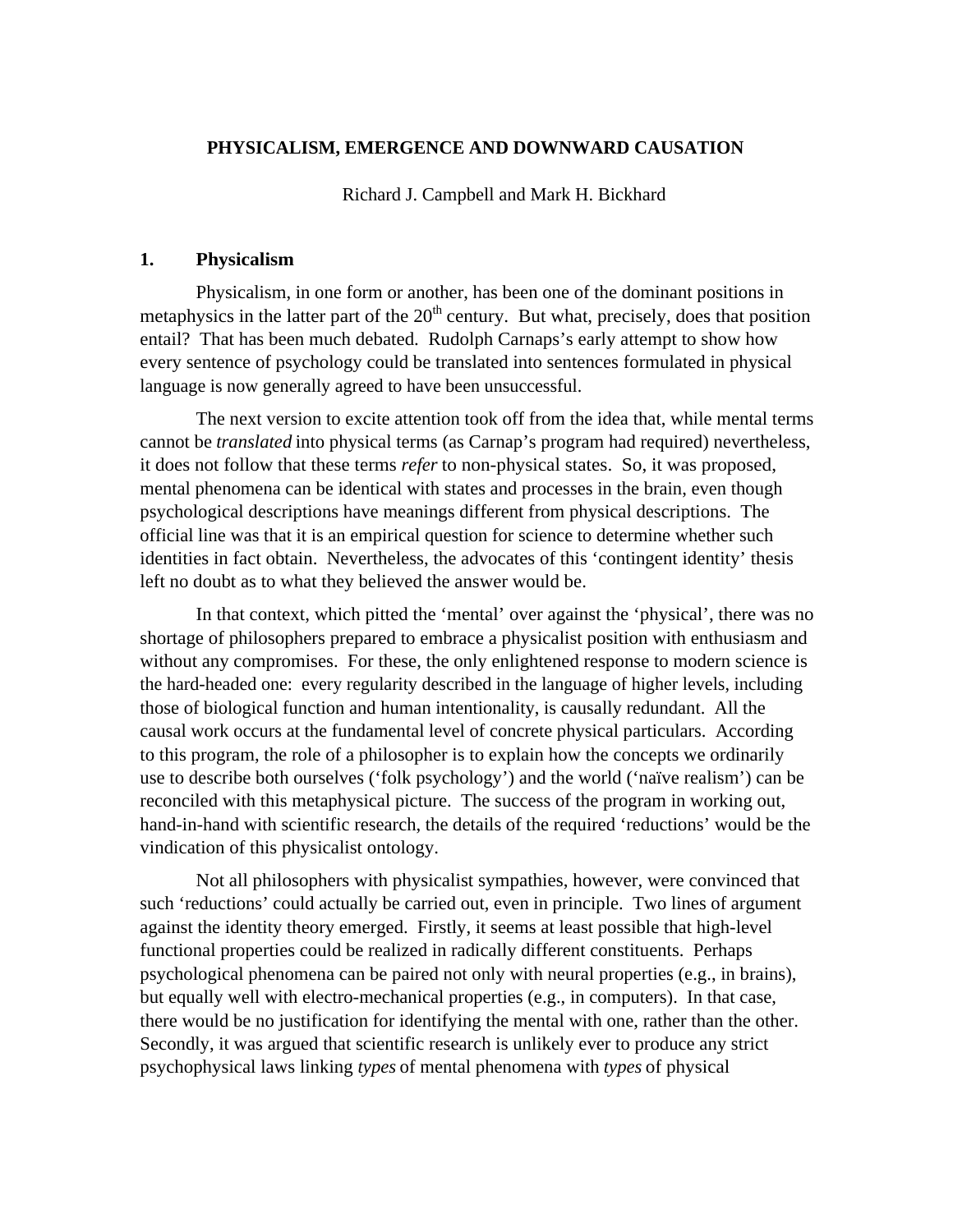phenomena, so the bridging principles required by the contingent identity theory could never be produced.

While acknowledging these difficulties, these philosophers did not want to give up physicalism altogether. So, they sought to develop non-eliminative, non-reductionist understandings of mentality – either some form of functionalism or 'anomalous monism' – which would still preserve a minimal physicalism. In the functionalist version, this compatibility was achieved by maintaining that mental phenomena are 'realized' in physical properties and processes, while in the anomalous monist version, it was achieved by holding that every event that can be given a mental description can also be given a physical description. In either version, even though there are no scientific laws by which mental phenomena could be 'reduced' to physical phenomena, the underlying causality of the world remains entirely physical. According to these alternative versions of a non-reductive physicalism, philosophers need only be committed to this minimal causal claim. In that way, physicalism is compatible with our ordinary way of explaining bodily movements by citing wants and wishes, beliefs and fears, hopes and dreams. It is just that these psychological states can be re-described in physical terms.

The tricky part was to explain how it is that mental properties and events are not reducible to physical properties and events, but are nevertheless dependent upon them. Here the idea of *supervenience* suddenly seemed attractive. Mental concepts may not be able to be defined in terms of physical concepts, but what might look like an emergent, causally efficacious property at the mental level actually 'supervenes' on a person's physical properties and powers. The central idea of supervenience seems disarmingly simple: "no mental change without accompanying physical changes". But how to render this idea precise and plausible became increasingly complicated and technical, as physicalists debated alternative definitions of 'weak', 'strong', and 'global' supervenience.

In our view, the most incisive and powerful analyses of these issues have been provided by Jaegwon Kim, in an influential series of papers.1 We therefore propose to discuss the plausibility of physicalism by way of commenting upon his penetrating

<sup>1</sup> 'The Myth of Nonreductive Materialism', *Proceedings and Addresses of the American Philosophical Association*, 63 (1989) pp. 31-47; 'Supervenience as a Philosophical Concept' *Metaphilosophy* 21, pp. 1-27 (1990); 'Epiphenomenal and Supervenient Causation' in D.M. Rosenthal (ed.) *The Nature of Mind* (Oxford UP, Oxford, 1991) pp. 257-265; '"Downward Causation" in Emergentism and Non-reductive Physicalism' in A. Beckermann, H. Flohr, J. Kim (eds.) *Emergence or Reduction? Essays on the Prospects of Nonreductive Physicalism* (Walter de Gruyter, Berlin, 1992); 'Multiple Realization and the Metaphysics of Reduction', *Philosophy and Phenomenological Research* 52, 1992, pp. 1-26; 'The Non-Reductivists's Troubles with Mental Causation' in J. Heil & A. Mele (eds) *Mental Causation* (Oxford UP, Oxford, 1993). All these papers are reprinted in his *Supervenience and Mind* (Cambridge UP, Cambridge, 1993). See also his 'What is the Problem of Mental Causation?' in M.L.D. Chiara, K. Doets, D. Muncini, & J. van Benthem (eds): *Structures and Norms in Science* (Kluwer Academic, Dordrecht, 1997) pp. 319-329, and 'Does the Problem of Mental Causation Generalize?' *Proc Arist. Soc.*, 1997, pp. 281-297.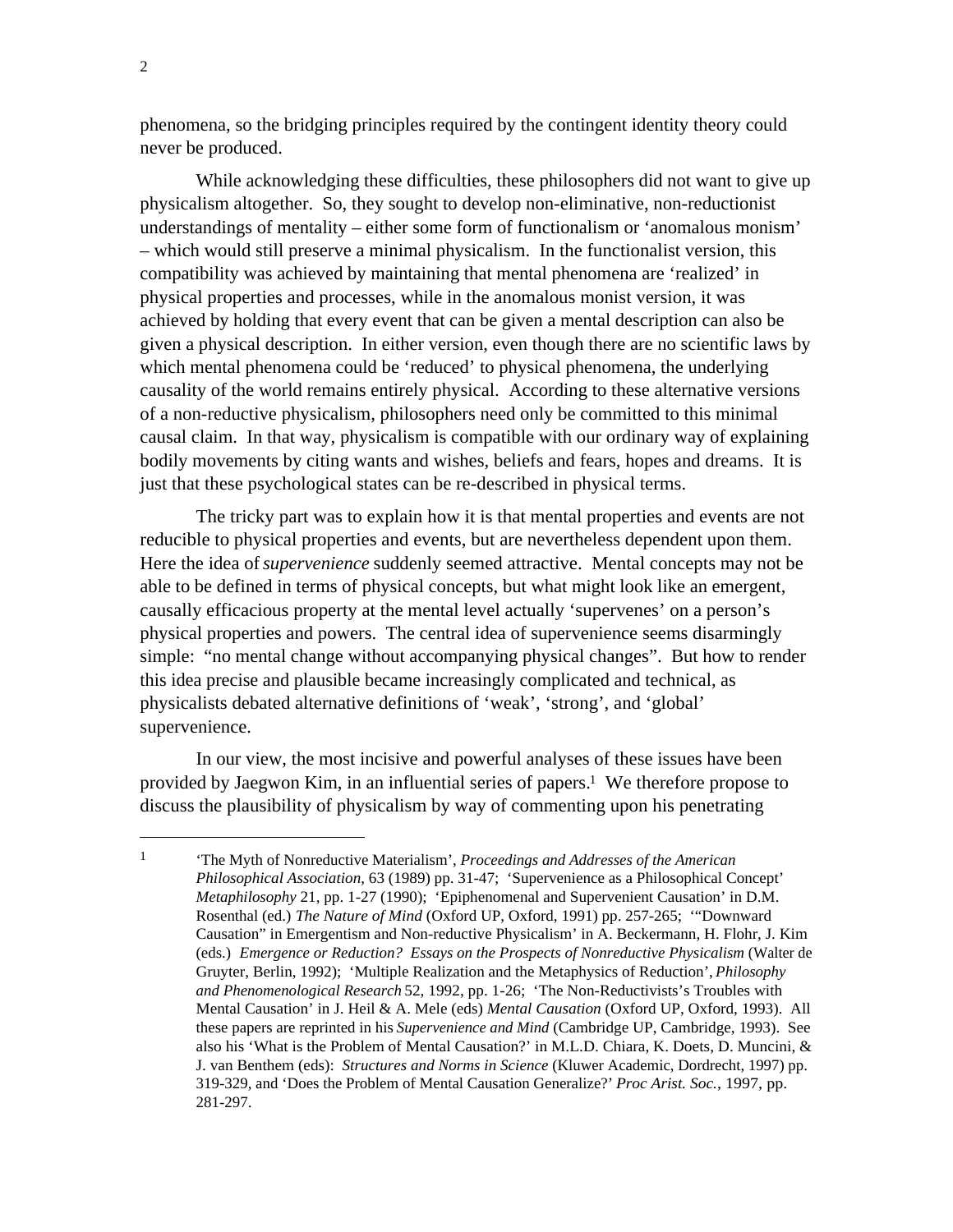analyses. Kim's central argument has been that the fashionable position – that one could be a physicalist without reducing the mental to the physical – is untenable. In his recent book, *Mind in a Physical World*, Kim has refined these analyses further. We will argue that he has thereby highlighted assumptions intrinsic to physicalism that are inconsistent with contemporary developments in physical theory. In effect, Kim has identified a *reductio ad absurdum* of physicalist metaphysics in general. Clearly grasping why physicalism is untenable, however, opens the logical space for a fecund notion of genuine emergence.

### **2. The Failure of Non-Reductive Physicalism**

Many non-reductive physicalists avail themselves of both supervenience and realization. Often, they articulate the idea of supervenience in terms of 'global supervenience'. LePore and Loewer, for example, define that idea as:<sup>2</sup>

If two nomologically possible worlds are exactly alike with respect to fundamental physical facts … then they are exactly alike with respect to all other facts.

But arguably, this is too strong. It makes physicalism hostage to the ontological mysteries raised by talk of 'possible worlds'. Also, it obscures the fact that physicalism is not a claim about *every* possible world, but only a claim about *our* world, to the effect that its physical nature exhausts all its nature. For these reasons, and wishing to maintain global supervenience as a *contingent* thesis, Frank Jackson, for example, formulates the physicalist thesis as: "Any world which is a *minimal* physical duplicate of our world is a duplicate *simpliciter* of our world."<sup>3</sup>

Kim, however, has put his finger on what is so unsatisfactory about defining supervenience in global terms, without any accompanying *strong* supervenience (or covariance) claim. Firstly, such a claim permits worlds that differ only in the most minute physical detail, e.g., an extra hydrogen atom in some remote location in the universe, to differ drastically in their globally supervenient properties; one may contain creatures with full sentience, while the other has no mentality at all. This objection can be got around – e.g., by weakening indiscernibility to similarity, or by defining it over spatiotemporal regions rather than worlds – but the proposed solutions are inevitably *ad hoc*. Secondly, and more seriously, global supervenience offers no explanation of *how* some mental phenomenon supervenes upon physical facts. Its advocates ask us to accept a sweeping claim about the nature of our world, and at least some other possible worlds,

<sup>2</sup> E. LePore and B. Loewer: 'More on Making Mind Matter', *Philosophical Topics*, **17**, 1989, pp. 175-191.

<sup>3</sup> F. Jackson: *From Metaphysics to Ethics: A Defence of Conceptual Analysis* (Clarendon Press, Oxford, 1998) p.12. Jackson is a reductive, or 'eliminative' physicalist, but that difference is not relevant at this point.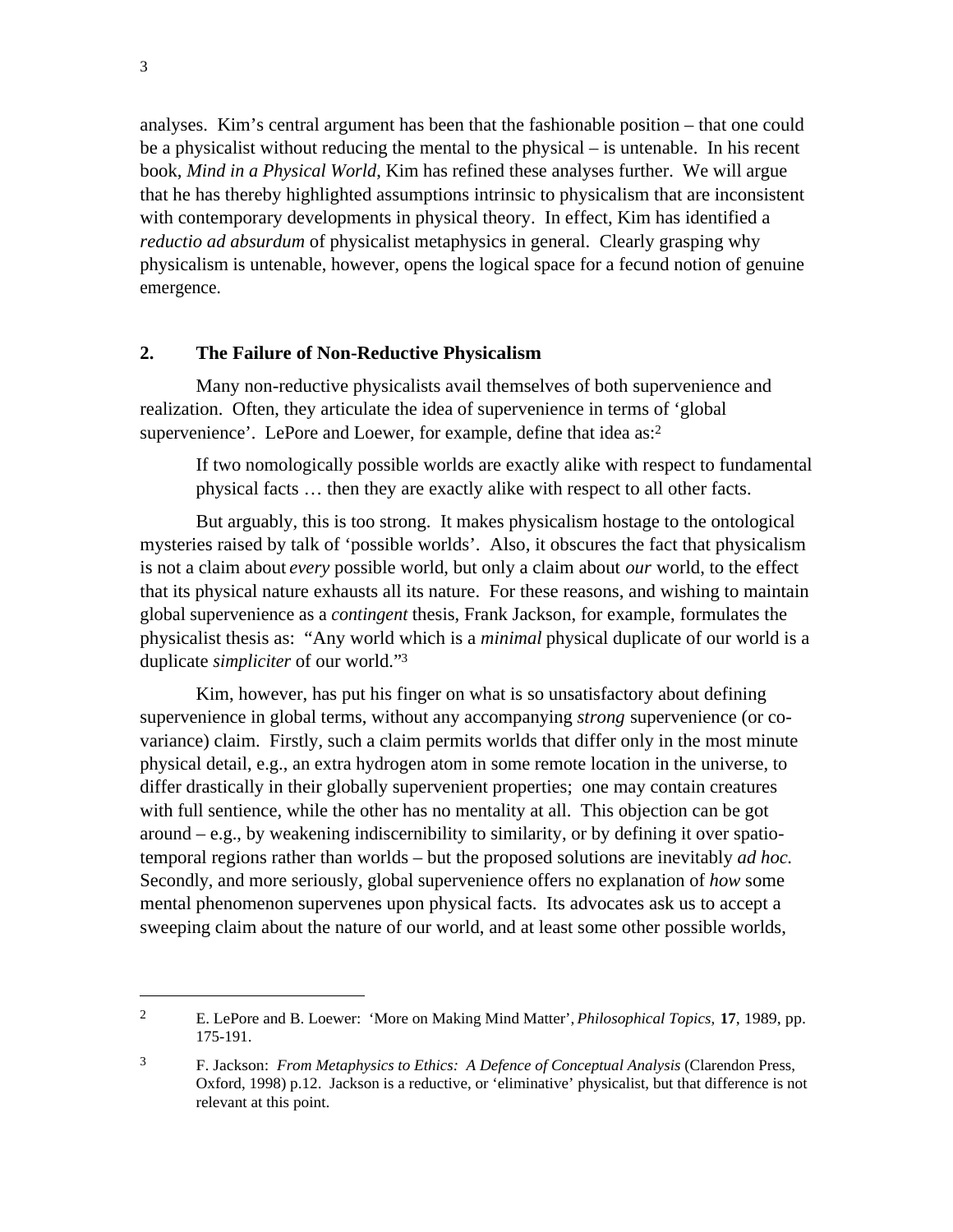*purely on faith*. This criticism applies to both of the proposed characterizations of global supervenience above. We agree with Kim's trenchant objection: 4

In the absence of specific psychophysical correlations, and some knowledge of them, such a supervenience claim should strike us as a mere article of faith seriously lacking in motivation both evidentially and explanatorily; it would assert as a fact something that is apparently unexplainable and whose evidential status, moreover, is unclear and problematic.

That presumably is why in his latest book, Kim opted for the following way of expressing the relevant sense of supervenience:

mental properties supervene on physical properties in the sense that if something instantiates any mental property *M* at time *t*, there is a physical base property *P* such that the thing has *P* at *t*, and anything with *P* at some time necessarily has *M* at that time.<sup>5</sup>

He then argues that the initially attractive idea that mental properties are realized in and by physical properties *entails* the supervenience of the mental on the physical. Kim spells out the idea of realization, focusing on functional realization, as follows. Functional properties are defined as properties specified in terms of their roles as causal intermediaries between sensory inputs and behavioural outputs. (In section 5 below we will support a more precise, and stronger, definition of realization.) Then, if we understand mental properties and powers to be functional properties, a physicalist can maintain that the only potential occupants, or 'realizers', of these causal roles are physical properties.

The burden of Kim's argument is that explaining mentality in these terms means that supervenience lapses into epiphenomenalism. According to this way of explaining functional properties, the dormitivity of a Seconal pill, for example, is 'realized' by its chemical properties, so that it is the chemical properties, and not its dormitivity, that do all the causal work. There seems, however, to be nothing that restricts this understanding of realization to properties like dormitivity; it pertains to functional properties in general, at any level. In particular, the same point applies in the case of mental properties; there can be no serious causal work for any mental event or property to do – that work is already effected by its physical 'realizer'. So, any 'supervenient' mental

<sup>4</sup> 'Supervenience as a Philosophical Concept', *Metaphilosophy*, p. 27.

<sup>5</sup> J. Kim: *Mind in a Physical World*, (MIT Press, Cambridge, MA, 1998) p. 9. Unless otherwise stated, subsequent references to Kim's writing are to this book. In similar vein, to meet the objection that global supervenience fails to account for local dependency relations, Oron Shagrir has recently proposed that a *combination* of global and weak supervenience is a serious option for non-reductive materialists. See his 'More on Global Supervenience', *Philosophy and Phenomenological Research*, LIX, 1999, pp. 691-701.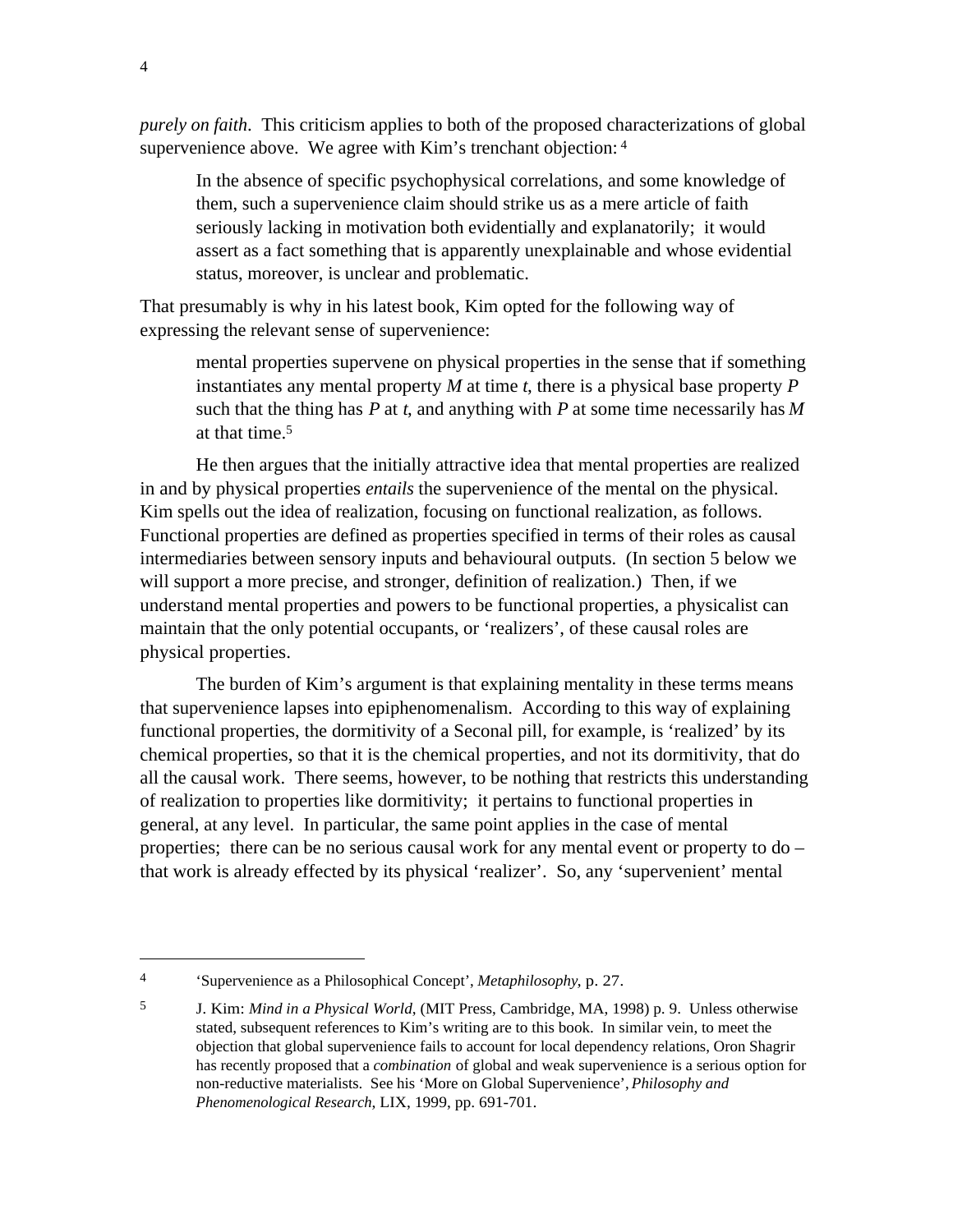property or power, on these assumptions, is superfluous, causally impotent. And the basic objection to epiphenomenalism was well expressed by Samuel Alexander in 1927:<sup>6</sup>

It supposes something to exist in nature which has nothing to do, no purpose to serve, a species of noblesse which depends on the work of its inferiors, but is kept for show and might as well, and undoubtedly would in time, be abolished.

Kim's argument turns on the causal closure of the physical domain, that is, the belief that tracing the causal ancestors and consequents of any physical event will never take us out of the physical domain. The argument is that if physicalists accept causal closure in this sense, they have no option but to renounce non-reductive physicalism. Only in that way can they account for the possibility of psychophysical causation.

The basic argument, repeated with only minor variations in many of Kim's papers, goes like this. Suppose *M* is a mental property, with causal powers, and that some instance of it is causally efficacious in bringing about an instance of another mental property, *M\**. But, *ex hypothesi*, *M\** is physically realized in its physical base *P\**. Without the presence of *P\**, *M\** would not be present. So, *M* must have brought about *P\**. The only coherent story is that the instance of *M* caused *M\** to be instantiated *by causing its realization base, P\*, to be instantiated*. So, a non-reductive physicalist is committed to 'downward causation'.7 But *M* has its own physical realization base, *P*. The presence of *P* is sufficient for the presence of *M*. It follows by causal transitivity that if *M* is causally sufficient for the presence of (an instance of)  $P^*$ , and thereby  $M^*$ ,  $P$ is causally sufficient for both *P\** and *M\**. Accordingly, the hypothesized causal efficacy of *M* is superfluous; its physical realization base is what does all the causal work.

Consequently, Kim asks, what reason is there for not bypassing mental causes altogether and treating them as mere epiphenomena? The negative answer to this rhetorical question is firmed up if one accepts, as a physicalist is bound to, the causal closure of the physical world; mental events or properties can only bring about physical changes if they are realized in some physical base-properties. The purported mental causes are superfluous. So, either physicalists must give up their anti-reductionism, or else they must reject the possibility of psychophysical causal relations.

This argument is quite general. It is equally effective if we substitute "supervenient upon" for "realized by", and also, so Kim has argued<sup>8</sup>, if instead we substitute "emerges from". Higher states inherit their causal powers from the physical states that realize them, or upon which they are supervenient, or from which they are supposed to emerge. It is their 'realization base', or 'supervenience base', or 'emergence base' that does the work. Kim's diagnosis is that the trouble arises from the way non-

<sup>6</sup> *Space, Time and Deity*, vol. 2 (Macmillan, London, 1927) p. 8.

<sup>&</sup>lt;sup>7</sup> The term 'downward causation' is from D.T. Campbell: 'Evolutionary Epistemology', in P.A. Schilpp, ed., *The Philosophy of Karl Popper* (Open Court, LaSalle, Il, 1974). Pp. 413-463.

<sup>8</sup> In '"Downward Causation" in Emergentism and Non-reductive Physicalism' in *Emergence or Reduction?*.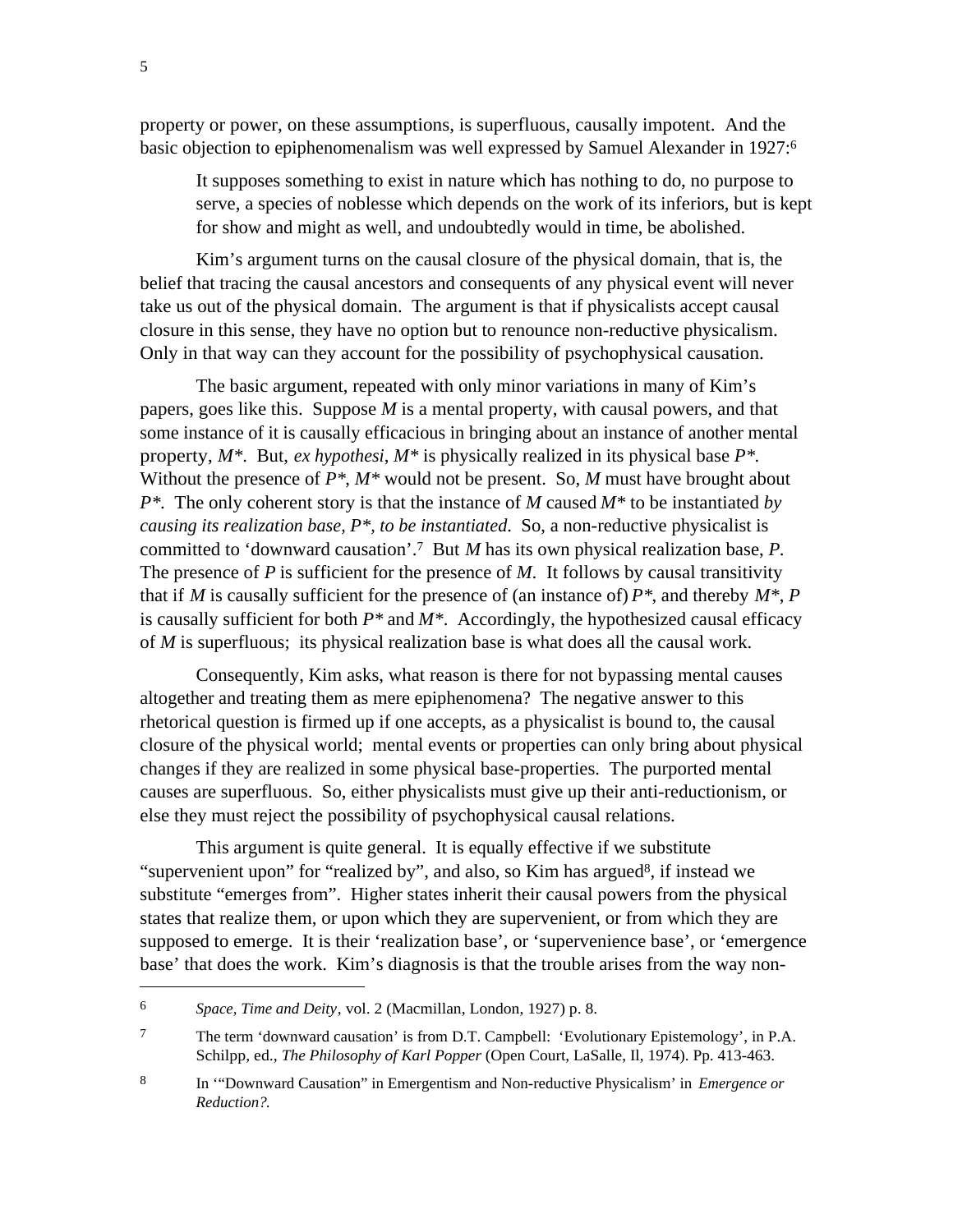reductive physicalists try to combine two appealing ideas: that mentality emerges out of, and in that sense depends upon, the physical; and that, in spite of this ontological dependence, it begins to lead a causal life of its own, with a capacity to influence that which sustains its very existence. In short, the difficulty arises from combining 'upward determination' with 'downward causation'.

Essentially the same argument also holds against anomalous monism. If every event that can be given a mental description can also be given a physical description, and the physical domain is closed, there is no significant causal work for mental events to do that is not already effected by those same events under their physical descriptions. Accordingly, citing events under their 'mental' description in causal explanations is misleading.

Kim then points out that there are two ways in which psycho-physical causation can be denied: one is to deny that there are mental events; the other is to keep faith with mental events but concede that they never enter into causal transactions with physical processes. So either a physicalist has to espouse so-called 'eliminative materialism', or else to move further in the direction of dualism, a dualism that posits a realm of the mental in total causal isolation from the physical domain. Kim's argument leading to this conclusion therefore poses a physicalist with an invidious choice: either there is no emergence of causally efficacious properties above the base level, or the physical domain is not closed. For any serious physicalist, the latter is not an option. So, if one wants to be a physicalist, one cannot be a non-reductive physicalist; one has to embrace some kind of 'eliminative' or 'reductionist' program.

## **3. The Failure of Reductive Physicalism**

This conclusion confronts any physicalist with a choice between reduction and emergence. For a physicalist, both options are unpalatable.

Suppose the physicalist accepts reduction. It follows that no science other than physics has a distinctive region of entities with their own properties and causal powers, which it is the proper province of that science to investigate. Or, at least, if it is conceded that chemistry, molecular biology, physiology, psychology, etc. have their own work to do, that is merely a convenient division of labour – necessary in our current state of ignorance about how to 'reduce' them to physics. But it is not an intrinsic division in the ontological map. In principle, physics is the only science. This position is likely to generate understandable tensions amongst scientists who would like to believe that they are practising different disciplines! (Some physicalists, including Kim, try to evade this conclusion by complaining that to confine the 'physical' to the particles and properties of physics is an excessively, and unjustifiably, narrow conception of the physical domain. They want to include the chemical, the biological – in fact everything dealt with by the natural sciences up to, but not including, the psychological – as 'physical'. We will return to this manoeuvre in section 5.)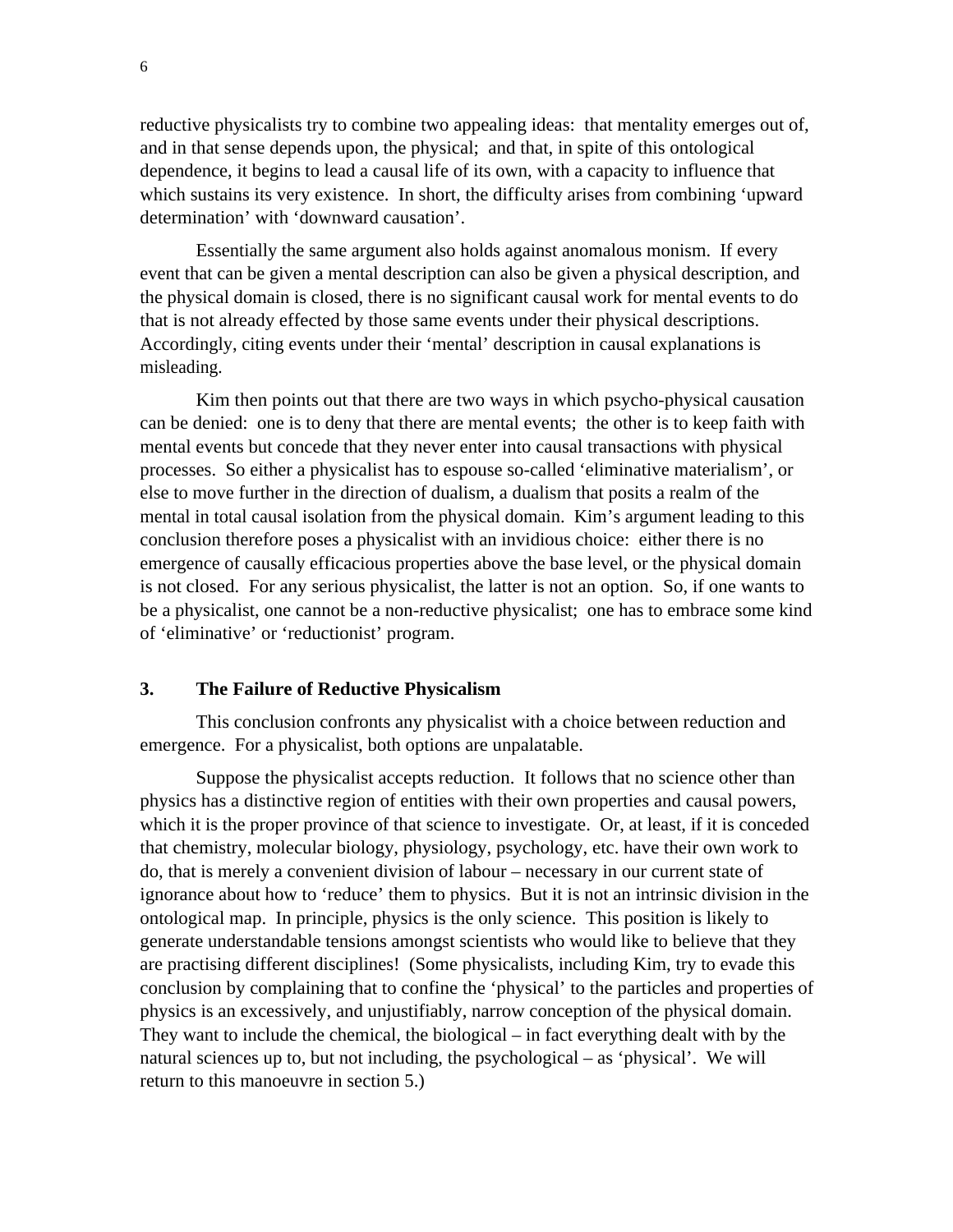More seriously, this position is also more than a little embarrassing. For while reduction treats the psychological (and perhaps the biological) as epiphenomena, physicalists know that Carnap's program has failed, and they cannot point to any plausible bridging laws that are effective in explaining such phenomena. In the absence of relevant explanations, their doctrine is mere dogma.

Further, for a reductionist to deny some sort of emergence seems foolhardy – even for a philosopher! Emergence appears to be ubiquitous throughout the world. Just about everything that exists now, which is at least a potential topic of scientific interest, has emerged since the Big Bang. So, any purported scientific model of any phenomenon must be able, at least in principle, to account for the ontological and historical emergence of that phenomenon since the Big Bang. Any model that does not provide such an account has to be reckoned as thereby incomplete. In the light of this, we can turn around physicalism's exclusion of the very possibility of novel emergence and use such exclusions as a powerful negative criterion for assessing scientific theories. That is, *any purported model of X that makes the emergence of X impossible is thereby self-refuting*. 9

On the other hand, accepting emergence, in the sense of higher-level, causally efficacious powers that are not explicable in terms of the lower-level powers of physical constituents, is to give up physicalism. Unless there is some way of explaining how higher-level causal powers are derived from lower-level powers, a physicalist is at a loss to explain how mental events can cause physical changes. It would seem that mental events can be causally efficacious in themselves. For a physicalist, that amounts to embracing dreaded dualism.

These considerations are what sharpen the alternatives facing physicalism, turning the choice between them into a dilemma: each option seems intolerable. How is a physicalist to decide between them? Now, whenever thought finds itself boxed in like this, facing an unbearable dilemma, it is time to re-examine the terms in which it has been posed.

Reflecting on the complex debates that have swirled around this issue, one feature stands out. On all sides, the presumption has been that the fundamental level of the natural world consists of micro-physical entities of some sort, with their primary properties. These physical entities are clearly some sort of particular. But what sort? Some physicalists believe that it does not matter, that the notion of a physical particular might be defined as an object, a concrete event, or whatever.<sup>10</sup> Howbeit, the key commitment of physicalism is to some kind of *basic particulars*, which are the fundamental constituents out of which everything in the world is composed. Even those who argue for a wide sense of the 'physical' erect their definitions of that term upon basic

<sup>9</sup> This is argued at greater length by Mark Bickhard, with D.T. Campbell, in 'Emergence' in *Downward Causation*, ed. P.B. Andersen, C. Emmerche, N.O. Finnemann & P.V. Christiansen (Aarhus University Press, 2000) p. 325.

<sup>10</sup> So F. Jackson: *From Metaphysics to Ethics*, p. 6, fn. 5.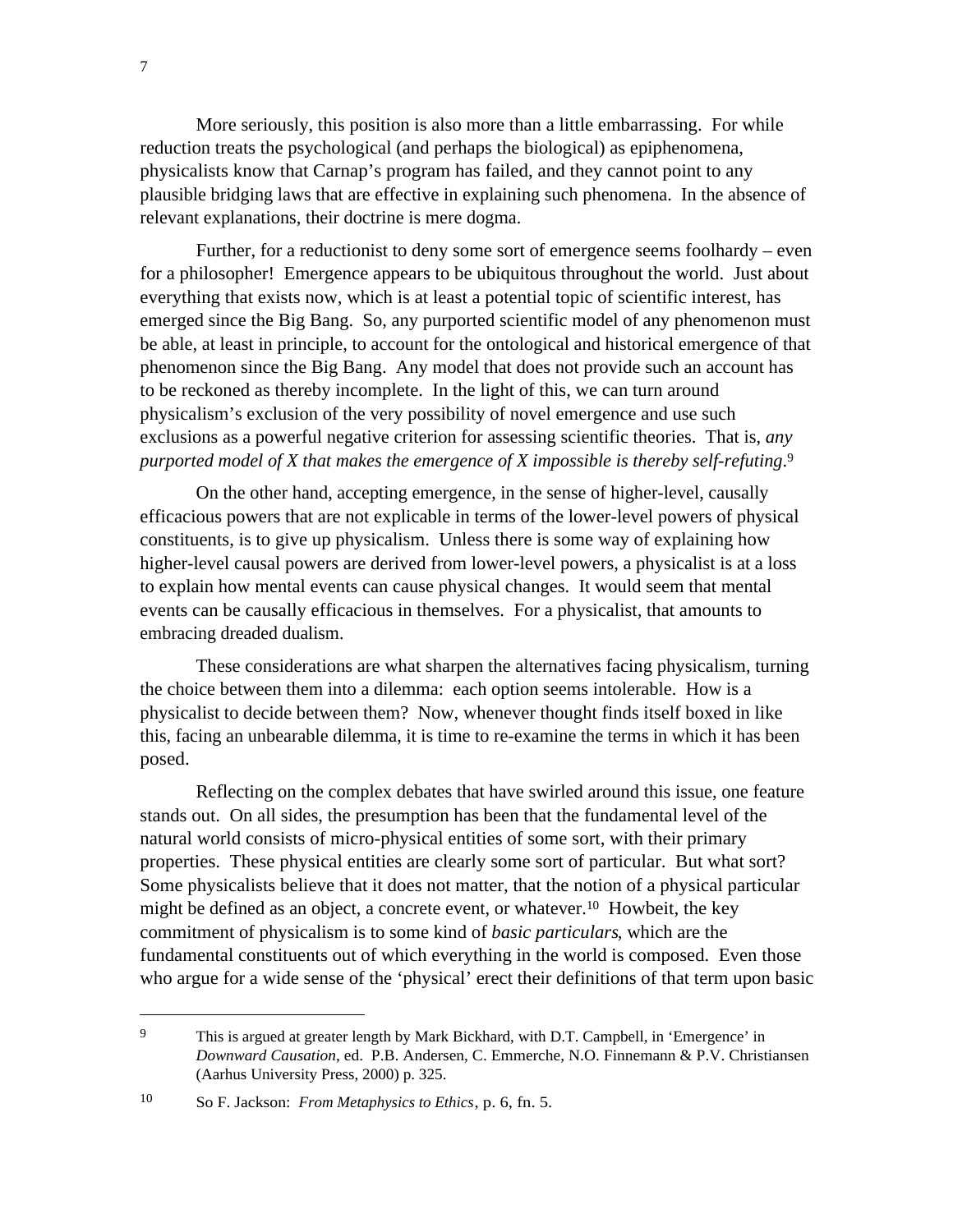physical constituents. That is, however generous the definition, physicalists take as fundamental *elementary particles*, in the loose sense of the word "particle" commonly encountered in descriptions of quantum mechanical phenomena.

But recent developments in physics tell against that presupposition. What our best contemporary physics reveals is that *there are no elementary 'particles'*, fundamental events, or some such particulars. There are only *processes* of various scales and complexity. That this is so has not been easy to see, since the behaviour of phenomena at the sub-atomic level has seemed to defy description in coherent and intelligible terms. For more than a century, physicists have struggled to reconcile the facts that these phenomena exhibit, in different experimental circumstances, both particlelike and wave-like behaviour. With so much being discovered that physicists themselves confess to finding weird, the habitual ways of talking about particles persist even though its use is confused and confusing. Even reputable physicists often give explanatory descriptions in terms of 'particles' in a way which, if taken seriously, would be incompatible with the physics they are trying to explain. Further, physics throughout the  $20<sup>th</sup>$  Century has been dogged by a series of deep theoretical inconsistencies that are not yet fully resolved. But enough has now become clear for it to be evident that an ontology of elementary 'particles' – basic particulars – can no longer be sustained.

To make this clear, it will be helpful to review briefly the major shifts in physical theory in the  $20<sup>th</sup>$  Century. The new era in physics was ushered in when Einstein proposed his special theory of relativity to overcome the contradiction between Newton's laws of motion and Maxwell's equations of electromagnetism. But that solution immediately generated another contradiction. According to special relativity, no object, and no force, can travel faster than the speed of light; yet in Newton's theory, universal gravity is a force that is transmitted instantaneously. Again, it was Einstein who proposed the solution to this second conflict, with his general theory of relativity. Special relativity had held that the motion of one entity relative to another influences space and time. Now, according to general relativity, space and time can warp and curve in response to the presence of matter or energy. Such distortions spread out from one place to another, not instantaneously but at the speed of light, becoming more attenuated with distance.<sup>11</sup>

The general theory of relativity provided for the first time an explanation of what gravity actually is, but until general relativity is integrated with quantum mechanics (as superstring theory now aims to do) 'particle'-based physics has to treat gravity as an ubiquitous mystery. Indeed, far from overcoming the embarrassment that the apparent action at a distance of gravitational force causes for Newtonian corpuscular physics, recent experimental work has actually produced even worse anomalies for an elementary 'particle' metaphysics. For it has discovered a number of non-local phenomena that do not involve the transmission of force. For just one example, the Pauli exclusion principle

<sup>11</sup> Brian Greene: *The Elegant Universe* (Norton, New York & London, 1999) p. 5-6.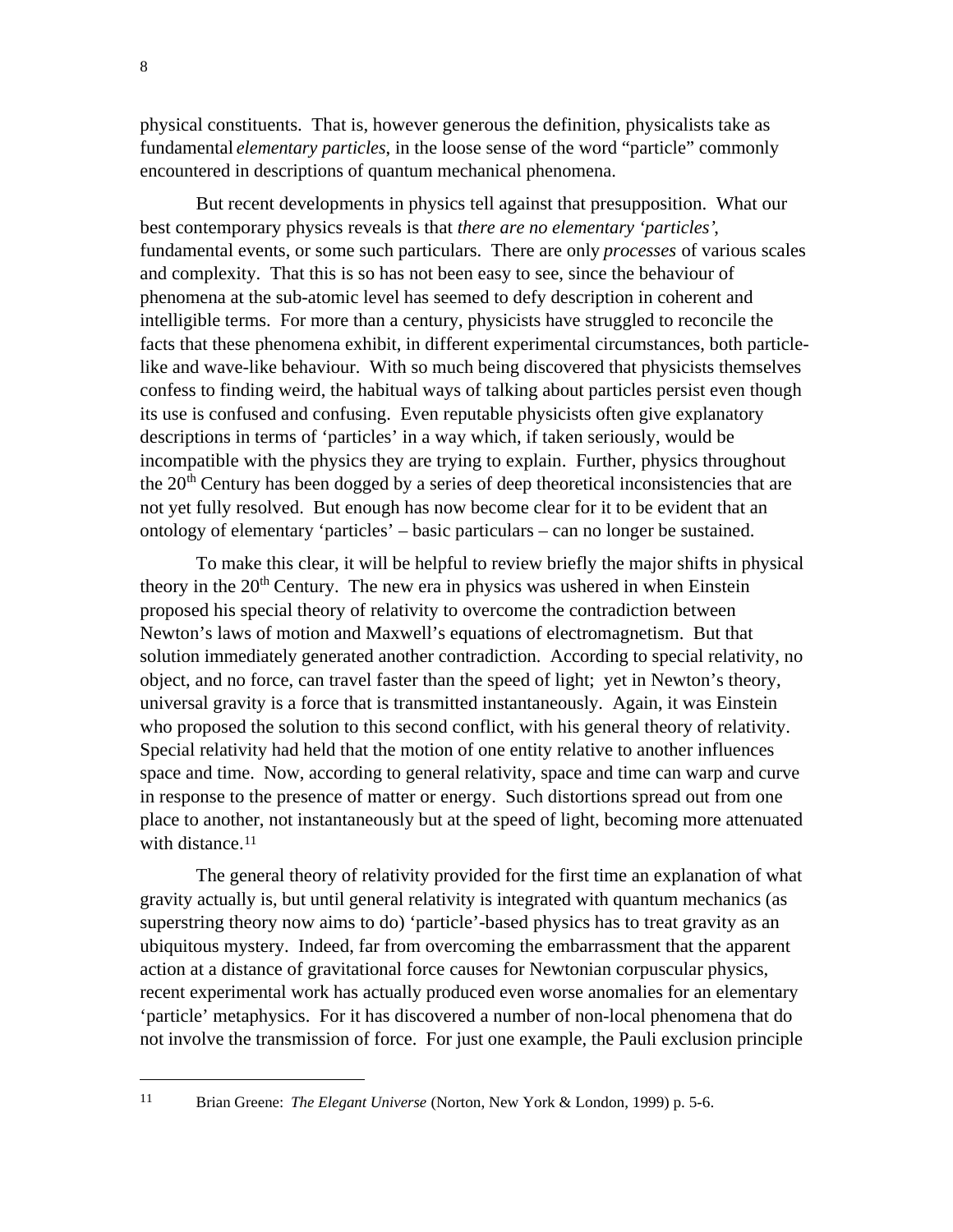forbids two leptons (of which electrons are one sort) from being in the same quantum state. Two electrons in the same carbon atom cannot be in the same quantum state. This fact underlies all of chemistry, yet it is an inherently non-local, *relational* constraint. Why should that be? Why should this 'state' constraint hold for electrons within a single carbon atom, but not for electrons in two different carbon atoms? And why should these problems go away when we go beyond the quantum level? There are good mathematical explanations for the Pauli exclusion principle, but such non-local phenomena must seem utterly mysterious from the perspective of particle metaphysics – just as Newton admitted that the non-locality of gravity was a deep conceptual anomaly in his physics.

Many aspects of quantum mechanics are well confirmed, but quantum mechanics and relativity theory – both special and general – cannot both be correct. Not only is quantum mechanics incompatible with *general* relativity unless it is transformed in a way that can account for gravity, *special* relativity plus conservation of energy forces a *field* physics, and, therefore, *a field metaphysics*. This is because any transmission of energy from one 'particle' to another has to be across some space and will, according to special relativity, take some time. For example, if an electron oscillates in one place and thereby elicits a force on an electron in another place, that force can be felt only after a delay that honours the limitations of the speed of light. But given the law of conservation of energy, it makes no sense to suppose that that energy simply disappears as it leaves the first electron, only to re-appear sometime later, when it arrives at the second. So, there must be a field encompassing both places, *through* which the energy travels. Furthermore, quantum *field* theory involves its own well supported empirical consequences, such as the Casimir effect.<sup>12</sup> It is not just a mathematical but physically irrelevant fix.

In fact, the incompatibility between quantum mechanics and special relativity is overcome by quantum field theory, and superstring theory now aims to overcome the incompatibility between quantum mechanics and general relativity. But despite these achievements, a satisfactorily unified physics is still wanting. A field version of superstring theory has still to be developed, yet quantum fields are still needed to preserve special relativity together with conservation of energy, and to provide for the possibility of explaining non-local phenomena.

Although there is much for physics yet to resolve, the general direction is becoming clear enough for some conclusions of metaphysical significance to be drawn. According to our best science, there are no elementary 'particles', or basic particulars, at all; *everything* is composed of quantum fields.13 Quantum field theory shifts the basic

<sup>12</sup> Aitchison, I. J. R.: 'Nothing's Plenty: The vacuum in modern quantum field theory', *Contemporary Physics,* **26**(4), 1985, pp. 333-391; Sciama, D. W.: 'The Physical Significance of the Vacuum State of a Quantum Field', in S. Saunders, H. R. Brown (eds.): *The Philosophy of Vacuum* (Oxford University Press, 1991) pp. 137-158.

<sup>13</sup> H.R. Brown & R. Harré: *Philosophical Foundations of Quantum Field Theory* (Oxford University Press, Oxford, 1988); Paul Davies: 'Particles do not Exist' in *Quantum Theory of Gravity*, ed. S. Christensen (Adam Hilger, Bristol, 1984) pp. 66-77; S. Weinberg: 'The Search for Unity – Notes for a History of Quantum Field Theory', *Daedalus*, 106(4) 1977, pp. 17-35;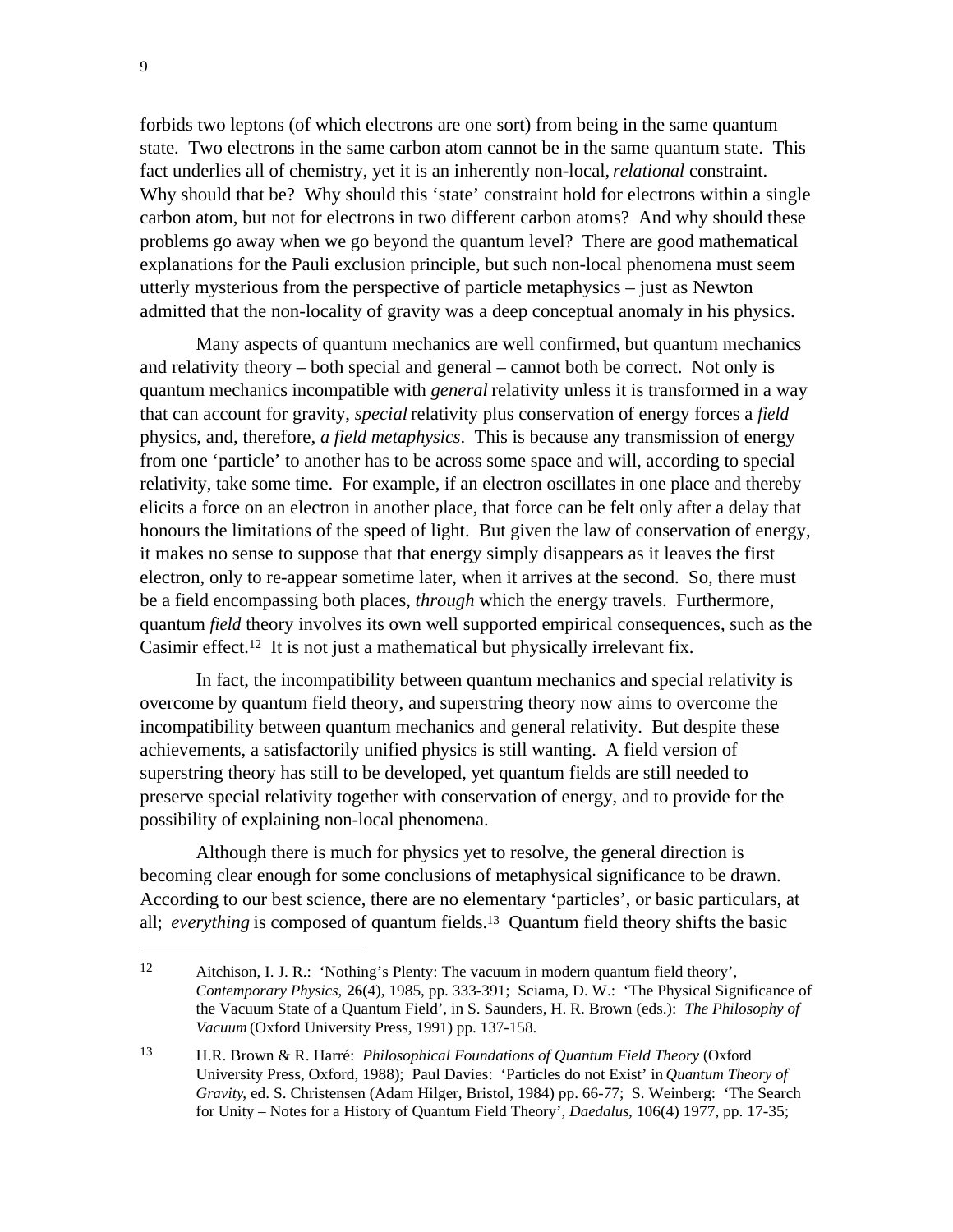ontology of the universe from micro-particles to quantum fields. What have seemed to be 'particles' are now conceptualized as particle-like processes and interactions resulting from the quantization of field processes and interactions. Those are no more particles than are the integer number of oscillatory waves in a guitar string. Each of the apparent particulars assumed by a physicalist ontology is a quantized field process.

It is just as well that the physicalist's metaphysical model, which would reduce everything to interactions amongst elementary 'particles', is not supported by recent physics, since it is arguably incoherent. Either the basic particulars (particles) have extension, or they do not. If they have no extension, then a field view is forced in order to account for particle interactions, since the probability of such particles ever actually hitting each other is zero. If, on the other hand, these elementary particles do have finite extension, they pose intractable problems for physical theory. They could not be compressible; the velocity of transmission of force through their diameter would therefore be instantaneous; there would be extreme difficulty in explaining different kinds of interactions (gravity, electricity, etc.); and so on. If a move is made to a combination of particles and fields (the typical contemporary semi-sophisticated view), then all the significant issues are already granted anyway in the granting of fields. There are no 'particles', but, even if there were, so long as fields are granted at all, the micro-reduction motivation fails – and a strict particle view is not only factually false, but conceptually incoherent as well.<sup>14</sup>

Once we have made the conceptual shift required to free ourselves of the age-old prejudice of a substance metaphysics – of which particle metaphysics is the most recent manifestation – it is far from clear that there *is* any basic level. That is, there might well be no fundamental plane of organization, 'lower' than which it is not possible to go. Still, this much at least is clear: if the organization at some level cannot be shown to be *necessary* , then one could never have *logical* grounds which ensure that that level of organization was not itself emergent from a yet more basic one. And how would one demonstrate that necessity? One can always sensibly ask the question, why is it so? Therefore, even if there were a level of organization that is the lowest, that would be a contingent fact. Without any assurance of such a basic level upon which to ground his position, the physicalist's claims become rather hollow.

A reductive physicalist might reply to all this that he has always been openminded about which particular theory, or set of theories, physical science will eventually accept as the best confirmed. His position is simply that, whatever that account should turn out to be, every phenomenon will, in principle, be determined by the properties and

<sup>14</sup> Bickhard & Campbell: 'Emergence' in *Downward Causation*, p. 332, fn. 11.

*The Quantum Theory of Fields, Vol. I, Foundations* (Cambridge) 1995; *The Quantum Theory of Fields, Vol. 2, Modern Applications*, (Cambridge) 1996; S. Saunders and H.R. Brown, eds: *The Philosophy of Vacuum,* 1991; Cao, T. Y.: 'Introduction: Conceptual Issues in Quantum Field Theory' in T. Y. Cao (ed.): *Conceptual Foundations of Quantum Field Theory*(Cambridge University Press, Cambridge, 1999) pp. 1-27.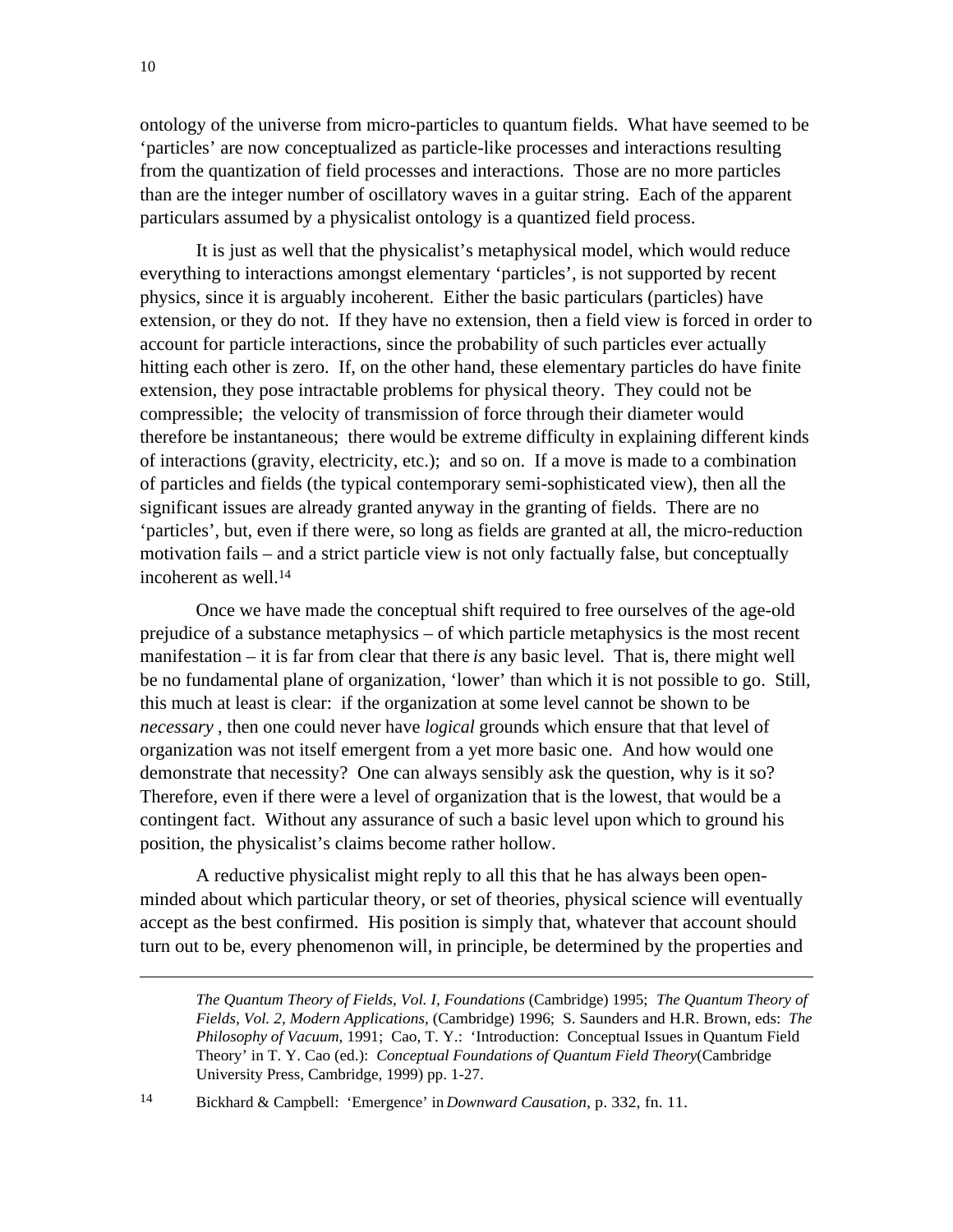powers of the basic particulars posited by that account. So, if some refinement of quantum field theory should prove to be the best that physics can provide, why can he not accept quantum fields as the ultimate reality, and regard everything else as supervenient upon and reducible to their behaviour? By adjusting his physics, he retains his physicalist metaphysics.

The adjustment in one's physics, however, is not so simple; the particle view is deeply related to the micro-reductivist position. Particles do not *have* a configuration. They are points. But they do *participate* in configurations relative to each other. Particles are the purported locus of causal power, and the configurations in which they participate are 'merely' the stage setting for the working out of the particle causal interactions. That is, causal power is resident in entities that are not configurational, and configuration or organization is merely a stage setting, with no causal power of its own. In this view, organization is factored out as a legitimate locus for causal power  $-$  it's just stage setting – and such delegitimation succeeds because there is a non-configurational candidate available to be such a causal locus: particles. The particle view supports the reductionist view by motivating the elimination of configurations as legitimate loci of causal power. So, abandoning a particle physics in favour of a quantum field physics, a process metaphysics, is not an innocent choice with respect to the issues at hand.

The critical point is that quantum field processes have no existence that is independent of their configurations: quantum fields *are* processes, and can *only* exist in various patterns. Those patterns come in many sizes, of many different physical and temporal scales, some as large as a human person, or a social institution – but they are all equally patterns of processes. There is no 'bottoming out' level in quantum field theory – it is *patterns* of process all the way down, *and* all the way up.

That is the rub. To be a reductive physicalist (or an 'eliminative materialist') at all, is to believe that 'higher-level' entities are nothing other than complex configurations of lower-level entities, in such a way that the higher-level properties and powers are explicable in principle in terms of the properties and powers of the lower-level entities (or at least, determined by them). Consequently, some entity is reducible just in case it is a configuration of lower-level entities. But now the supposed base-level entities are nothing but configurations of process as well! If there is no 'bottoming out', there are no bases to which all other phenomena can, even in principle, be reduced. Our reductive physicalist has lost the ground on which he wants to stand. *If being configurational makes a property or power epiphenomenal, then everything is an epiphenomenon.* That is the *reductio ad absurdum* of this position.

A reductive, or eliminative physicalist might have one last try. He might accept that the supposed base-level entities are nothing but configurations, but try to rescue physicalism along the following lines. Suppose we restrict our view just to those processes discernible at the finest level of resolution, however small that level might be. Why cannot a physicalist claim, in the light of contemporary physics, that these finegrained processes are what fulfils the role of basic particulars? The physicalist issue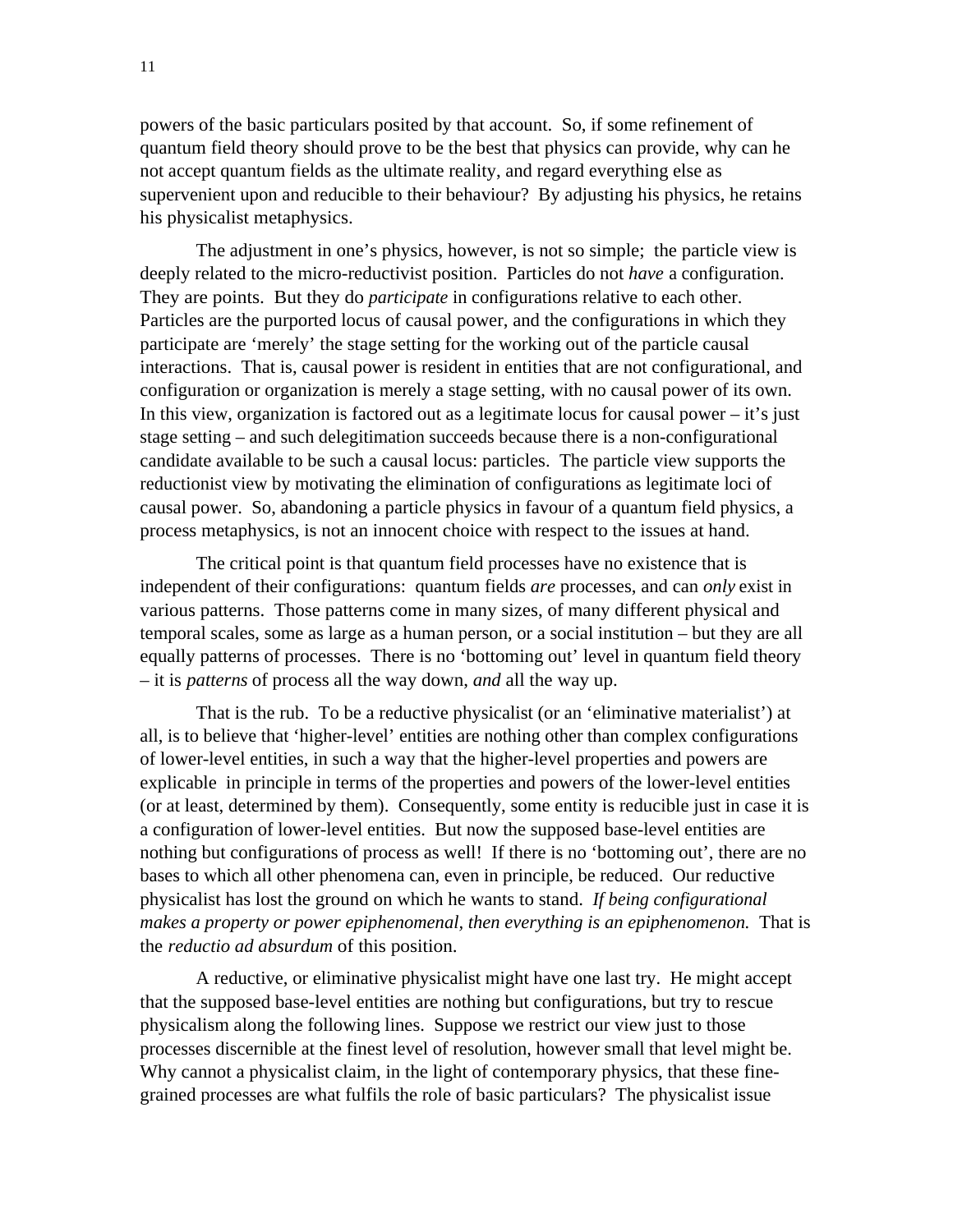simply is: Are all the truths determined at that level sufficient, in principle, to determine all the truths in the world? If so, that is all the physicalist needs.

This riposte is deeply ambiguous; the answer to the question depends upon whether those truths determined at the level of finest resolution include all the *relational* truths. The physicalist is committed to this being so. But not all the relevant relational truths are discernible at the 'finest level of resolution'; some, probably most, of the patterns that are causally significant are of a larger scale than that. If we are restricted to just those that are of a small enough scale to be *discernible* at such a fine grain, then the answer to the question must be negative. Reference to 'all the truths determined at the finest level of resolution' glosses over this crucial issue of the *scale* of causally efficacious patterns. If these truths are not restricted to patterns of a small enough scale to be discernible at such a fine grain, we may include relational truths at the scale of a whole human person – or larger. Then the answer to our question is clearly yes, but the position cannot claim any longer to be a form of *eliminative physicalism*.

Now, if everything is configurational, there is no reason not to accept that complex configurations can generate properties and powers that are genuinely emergent. Reductive physicalism has failed, just as non-reductive physicalism failed. That means that a physicalist ontology is untenable in any form. The choice posed by the dilemma has been determined. Any metaphysics that respects contemporary physics has to accommodate genuine emergence, and not treat it as merely 'apparent'.

Does this amount to a vindication of dualism, as the physicalist alleges? Only if one doggedly persists in thinking in Cartesian terms! The readiness with which any challenge to physicalism is turned into an accusation of dualism shows how much the physicalist program is formulated within a Cartesian framework. For all its guise of contemporaneity and scientific seriousness, physicalism is simply Cartesianism with one of his two kinds of substance lopped off. That is just another manifestation of how unfortunate has been the framing of issues about basic ontology in terms of a Cartesian mental/physical dichotomy. Further, it shows how deeply a substance metaphysics is entrenched, so that it has become difficult even to conceive how science could proceed if explanations ultimately do not refer to kinds of basic particulars (particles) and their properties.

# **4. Emergent 'Levels' and Causal Drain**

 $\overline{a}$ 

It is clearly time to call into question this loose talk of the 'mental' and the 'physical'. The 'mind-body problem', and philosophers' attempts to deal with it, perpetuate an unfortunate dichotomy, as if Nature is bipartite, divided into two discrete realms: the 'physical' and the 'mental'.15 All those who address issues posed in those terms are operating in a Cartesian framework, even if they think of themselves as

<sup>15</sup> As William Lycan has rightly complained. See his *Consciousness* (MIT Press, Cambridge MA, 1987) p. 38f.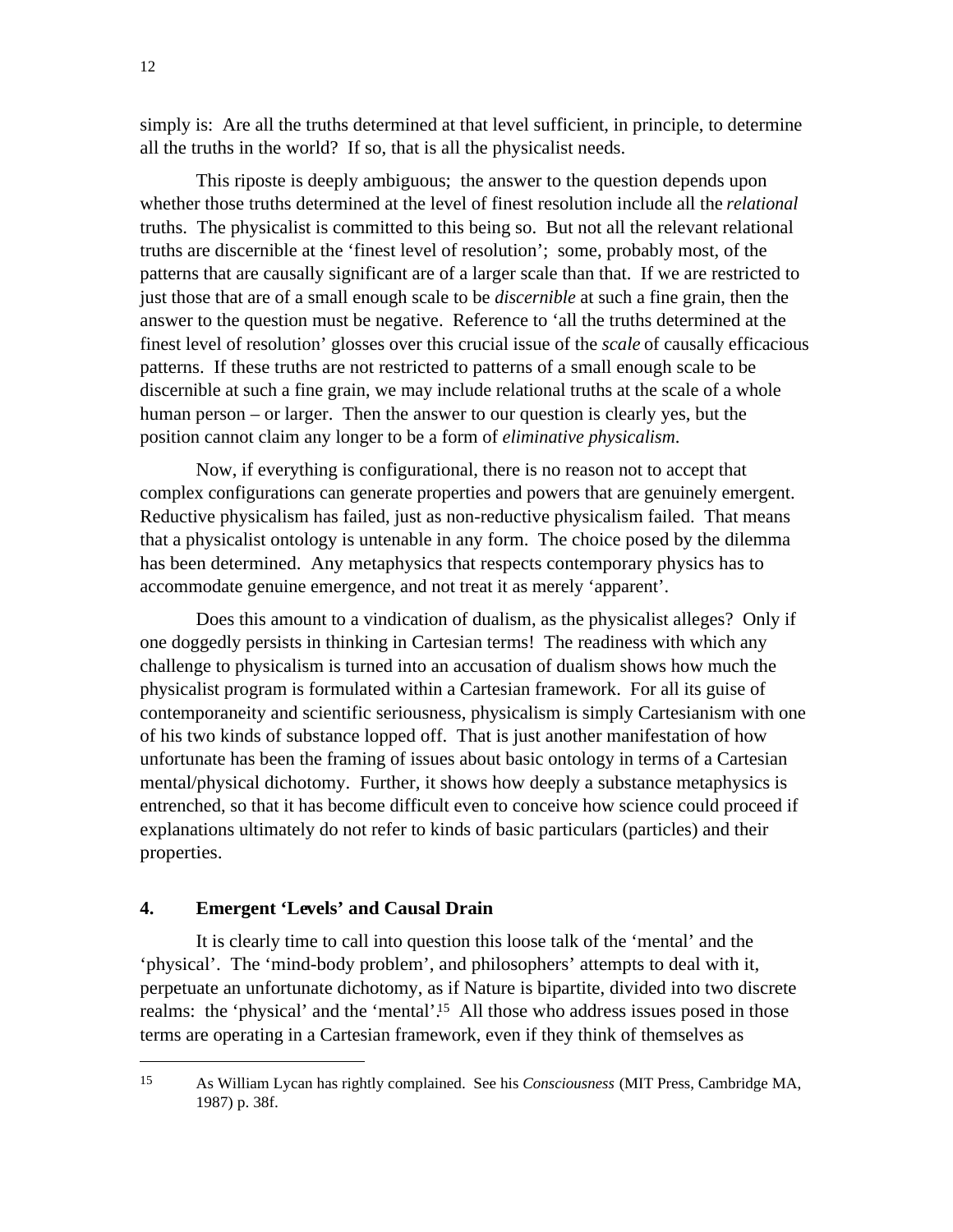'physicalists', or 'materialists'. In this scheme, the biological, including the physiological, is labelled as physical, as if that label was unproblematic. Yet, one does not need to know much biology to recognize that this scheme has gone seriously wrong. Just a little reflection on the differences between a living body and a dead corpse calls into question this lumping together of everything non-mental as 'physical'. We all know that right from the time of death (whatever are the criteria for determining that time, and whether or not death is instantaneous or occurs over a shortish period) the corpse begins to disintegrate. It literally disappears, unless the natural process of disintegration is artificially suspended – by freezing, embalming, or placing in formalin.

Obviously, there is something to being a living organism that is more than the assemblage of atoms and molecules. (In which sense there is 'something more' is yet to be determined – recognizing this is not the same as committing ourselves to Bergson's *élan vital*.) The development of the physical and biological sciences since the time of Descartes has replaced his dichotomy with a multi-layered model of the world as stratified into different levels, in a micro-to-macro hierarchy. Consequently, the bipartite Cartesian model has long been outdated, and in the new model of Nature, entities, characterized by their distinctive properties and processes, emerge (in some sense) out of the entities, properties, and processes of the levels below it.

Kim correctly points out that the way this layered picture of the world has been standardly understood in debates on a variety of issues in metaphysics and philosophy of science is not as innocent as it looks. He suggests that most thinkers will acknowledge a familiar picture. At the bottom is a level consisting of elementary particles, or whatever our best physics is going to tell us are the basic bits of matter out of which all material things are composed. As we go up the levels, we successively encounter atoms, molecules, cells, multi-cellular organisms, human beings, social groups and institutions, etc. But what is the ordering relation that generates these levels, and how is that relation to be understood? Kim suggests that this seemingly uncontroversial picture assumes (tacitly, if not explicitly stated) that this hierarchy is generated by the mereological (partwhole) relation. That is,

entities belonging to a given level, except those at the very bottom, have an exhaustive decomposition, without remainder, into entities belonging at the lower levels. Entities at the very bottom have no physically significant proper parts. (p.15)

Now, in the usual physicalist's scheme, what looks like 'emergence' is glossed as a mereological kind of supervenience, which, as we have seen, is taken to lapse inevitably into epiphenomenalism. Physical 'realizers' pre-empt the causal powers of the secondorder, or functional properties that they realize. Accordingly, if the physicalists' story is right, this hierarchical model of Nature, layered mereologically in terms of constituents at each level, seems to entail that causal powers at any level are 'realized' by the microproperties of the constituent entities. Consequently, it looks like all causation seeps down to the level of the basic particles, as the only locus of causal powers. Worse than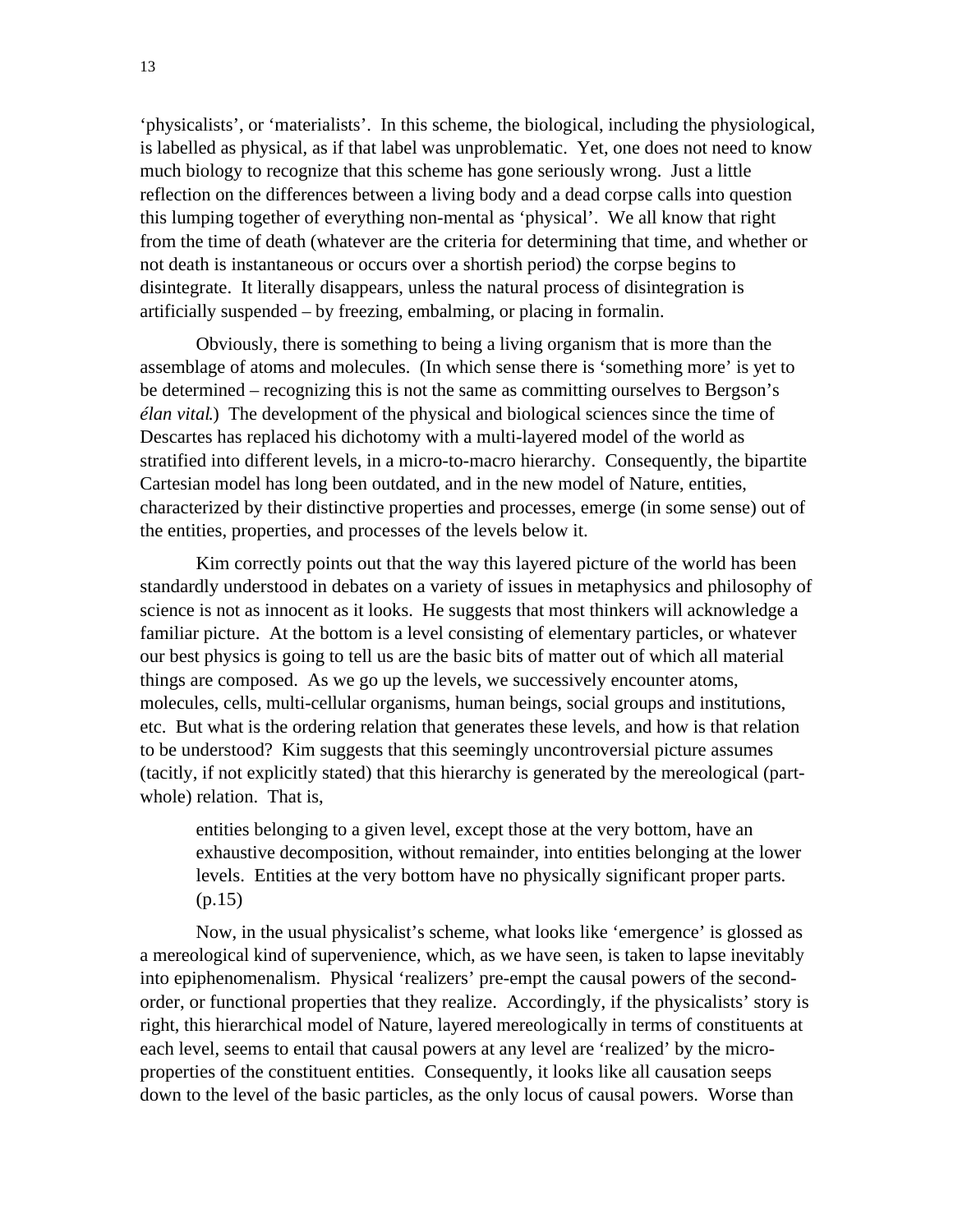that: if, as has sometimes been suggested, there is no rock-bottom level, causal powers would drain away into a bottomless pit, and there would not be any causation anywhere (p. 81)!

In *Mind in a Physical World* Kim, rightly in our view, takes this prospect as a serious challenge to the plausibility of physicalism. He has a twofold strategy to meet it: he introduces a crucial distinction between higher-*order* and higher-*level* properties to plug the threatened drain of causation down the hierarchy of levels; and he tries to reinstate the simple physical/mental dichotomy.

Higher-*level* properties are ascribed to entities of a higher ontological level than the entities to which lower-level properties are ascribed. Given the mereological way of structuring the hierarchy of levels, entities at a higher level are composed of micro-entities at a lower level. Usually, the functional role/realizer relation has likewise been taken to generate a hierarchy of levels, both of explanation and ontologically. But Kim now argues that the realization relation does not track the micro-macro relation (p. 82). His new proposal is to call second-*order* properties those functional properties that are realized in base (or first-order) properties of the *same* entities and systems. 'Orders', therefore, do not generate any new ontological levels, and the causal powers of higher-order properties devolve only to their designated first-order property or properties on the same level. That is, second-order properties merely specify or pick out particular base properties. For example, if the base set comprises colours, then the property of *having a primary colour* would be a second-order property, attributable to the same entity as that to which colours could be attributed (p. 20).

Kim now argues that when we speak of microphysical or mereological supervenience, we are speaking often quite loosely. Suppose we say that some property *P* of something *s* 'supervenes' on the microphysical properties or facts about *s*. What we mean to say, he suggests, is that whether or not *s* has *P* is fixed once the microconstituents of s and the properties *and relations* [our emphasis] characterizing these constituents are fixed. That means that the base property on which *P* supervenes is a micro-based property, "the property of having such-and-such proper parts that have such-and-such properties and are configured by such-and-such relations" (pp. 85-86). Although this is a micro-*based* property, it is a *macro*-property of *s*, which does not belong to any of its constituents. Such a supervenient property and its supervenience base, therefore, are both macro-properties of the same (level of) entity.

For example, it is one and the same Seconal pill that a person suffering from sleeplessness might ingest that has both dormitivity and the chemical property which realizes dormitivity; and the person who is in pain is the same entity who has its c-fibres firing. Hence, Kim argues, functional properties and their realizers are at one and the same 'level'; they do not exist at different levels in a hierarchy of the sciences. So, when we talk of second-order properties and their realizers, Kim concludes, there is no movement downward, or upward, in the hierarchy of entities and their properties ordered by the micro-macro relation. Therefore, the realization relation does not 'drain' causation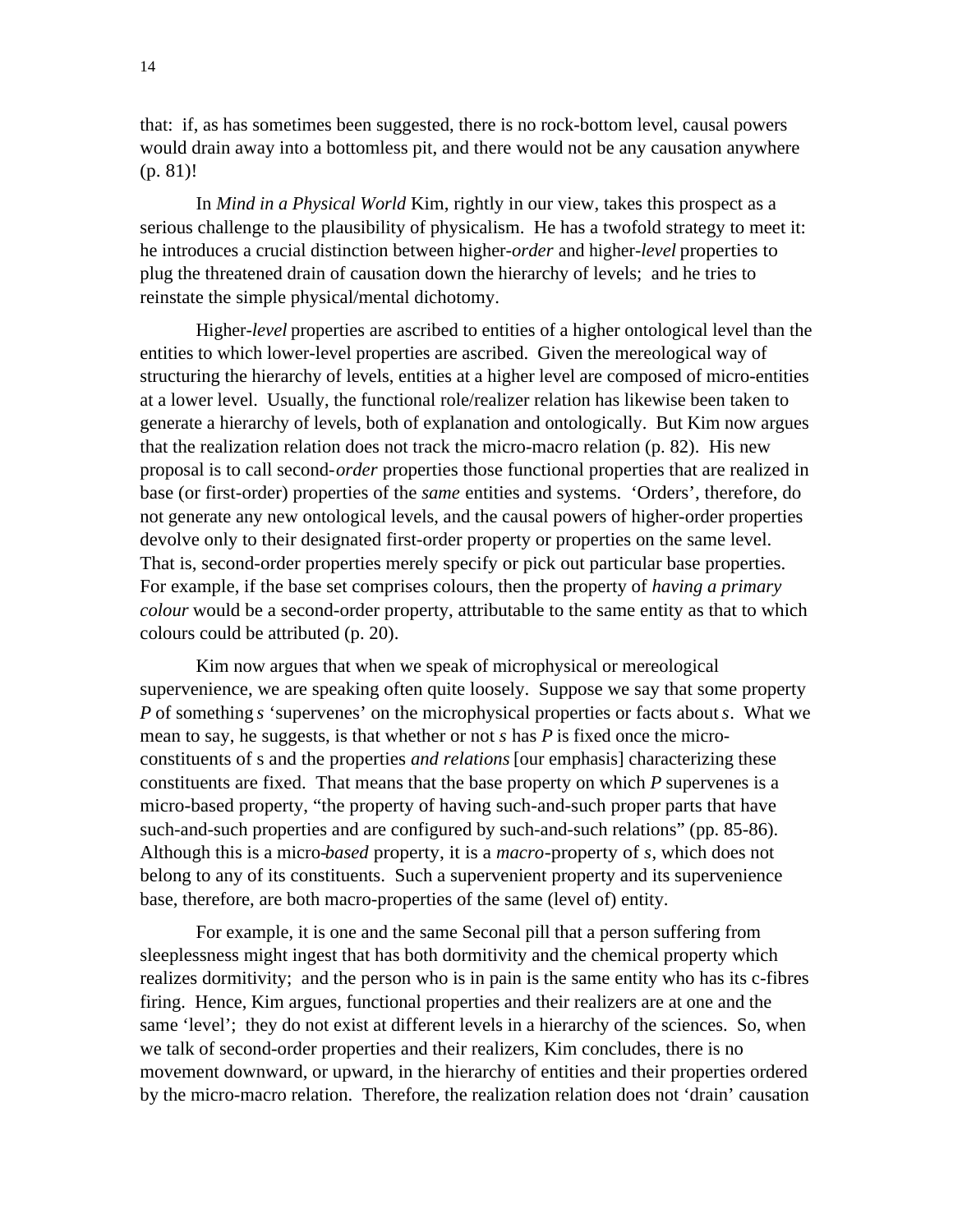down to entities of the lowest level, or perhaps away altogether. Rather, causation remains at the same level.

# **5. Kim's Endorsement of Emergence**

Let us now explore what Kim has committed himself to by this defence. The first point to note is that he does not accept that the levels in the standard hierarchical model are generated by mereological supervenience. While he offers a clear definition of a second-order property, he is never quite so clear about how he thinks we should now understand levels *per se*, but one sense of level is that of levels of micro-based properties. A micro-based property of some object is a macro-property that is constituted by its micro-constituents – that is, by its non-overlapping proper parts, each with its own appropriate property, and with some appropriate *relation* holding among them all (p. 84).

In so doing, he endorses the emergence of causally efficacious properties:

macroproperties can, and in general do, have their own causal powers, powers that go beyond the causal powers of their micro-constituents. (p. 85)

He does not argue for this, nor offer any general explanation of how these emergent causal powers arise, but establishes the point with examples. Having a mass of ten kilograms is a causally efficacious property of a table but of none of its constituents. Water has causal properties different from those of hydrogen and oxygen. A neural assembly consisting of many thousands of neurons has properties whose causal powers go beyond those of its constituent neurons, or sub-assemblies. And humans have causal powers that none of our individual organs have.

For these reasons, Kim now argues that these micro-based properties do not *supervene* on their constituent properties taken individually or as a group. Rather, he says,

they supervene on specific mereological *configurations* involving these microproperties – for a rather obvious and uninteresting reason: they *are* identical with these micro-configurations. (pp. 117-118)

What he now allows is that appropriate configurations of micro-based properties can generate new causal powers:

the fact that we can micro-structurally explain why a micro-based property has a certain set of causal powers does not mean that these causal powers are identical with the causal powers of its micro-constituents. Micro-reductively explainable causal powers may be new causal powers, net additions to the causal structure of the world.… It follows then that we must grant novel causal powers to microbased properties at higher levels – novel in the sense that these causal powers are not had by any lower-level properties that constitute them. And, as we saw, the supervenience argument does not apply to them, and their causal roles are not threatened by the supervenience argument. (pp. 117-118)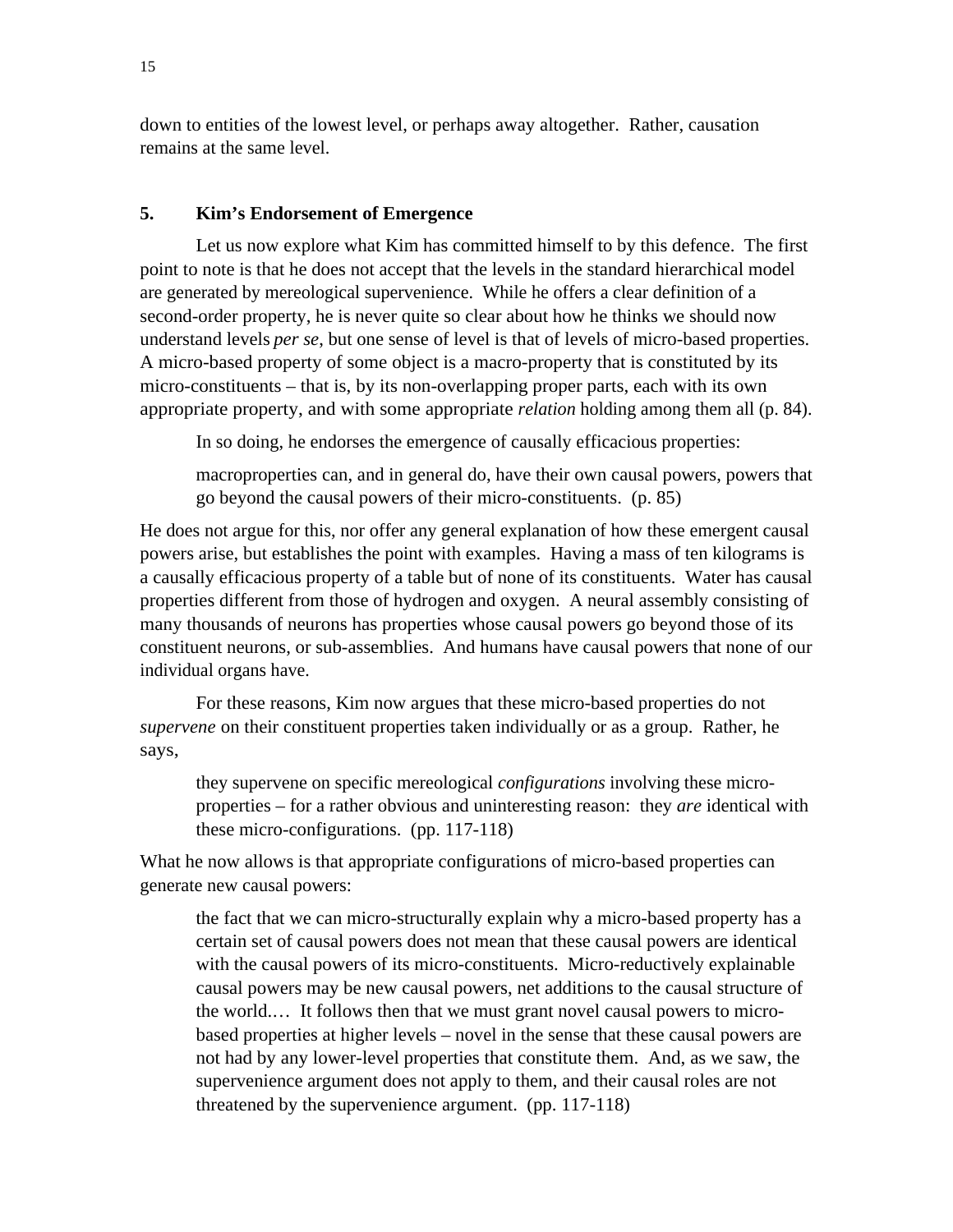We believe that Kim has reached an important insight in recognizing that *configurations of constituents are what generate the emergence of higher-level causal powers*, as we will shortly elaborate, although he has not fully thought through its implications. His concern is solely to prevent all higher-level causation from being drained of causal potency. Kim himself now can speak of ways "in which a macroproperty may be emergent" (p. 117). But he invokes this insight only to argue that the case of micro-based properties is not at all parallel to the case of supervenient psychological properties:

So microphysical, or mereological, supervenience does not track the micro-macro hierarchy any more than the realization relation does; the series of supervenient properties, one mereologically supervenient on the next, when we go deeper and deeper into the micro, remains at the same level in the micro-macro hierarchy, just as the properties ordered by the realization relation stay at the same level. This means that the supervenience argument, which exploits the supervenience relation, does not have the effect of emptying macro-levels of causal powers and rendering familiar macro-objects and their properties causally impotent. (p. 86)

Thereby he has given away most of the issues at stake in his earlier arguments against the possibility of such emergence, without ever acknowledging that he has done so. We surmise that what has prevented Kim from recognizing the full significance of his endorsement of emergence is that he remains committed to physicalism:

None of this is in conflict with the basic commitments of physicalism. Physicalism need not be, and should not be, identified with micro-physicalism. (p. 117)

In particular, his thinking about these issues is dominated by his long-standing preoccupation with 'the mind-body problem' and the concept of 'mental causation'. In the case of supervenient psychological properties,

the physical base properties, presumably certain neurobiological properties, are at the same level as the psychological properties: they are both had by human beings and other sentient creatures. This is part of what generates the problem about mental causation: the causal role of a mental property had by me is threatened with pre-emption by another property, a neural property, also had by me. My causal powers seem fully explicable not only *in terms of* but also *as* the causal powers of my neural/biological/physical properties. (p. 117)

The last-mentioned point expresses Kim's view that we should think of functionalization as reduction, and insofar as mental properties are functionalizable, they are subject to the supervenience argument. As he sees it, the only way to save mental properties from being rendered epiphenomenal and superfluous is to identify them with their 'physical realizers'. That way, functionalizable mental properties will turn out to have causal powers – but only by virtue of their identity with these 'physical' properties – and mental properties, thus understood, bring no *new* causal powers into the world (p.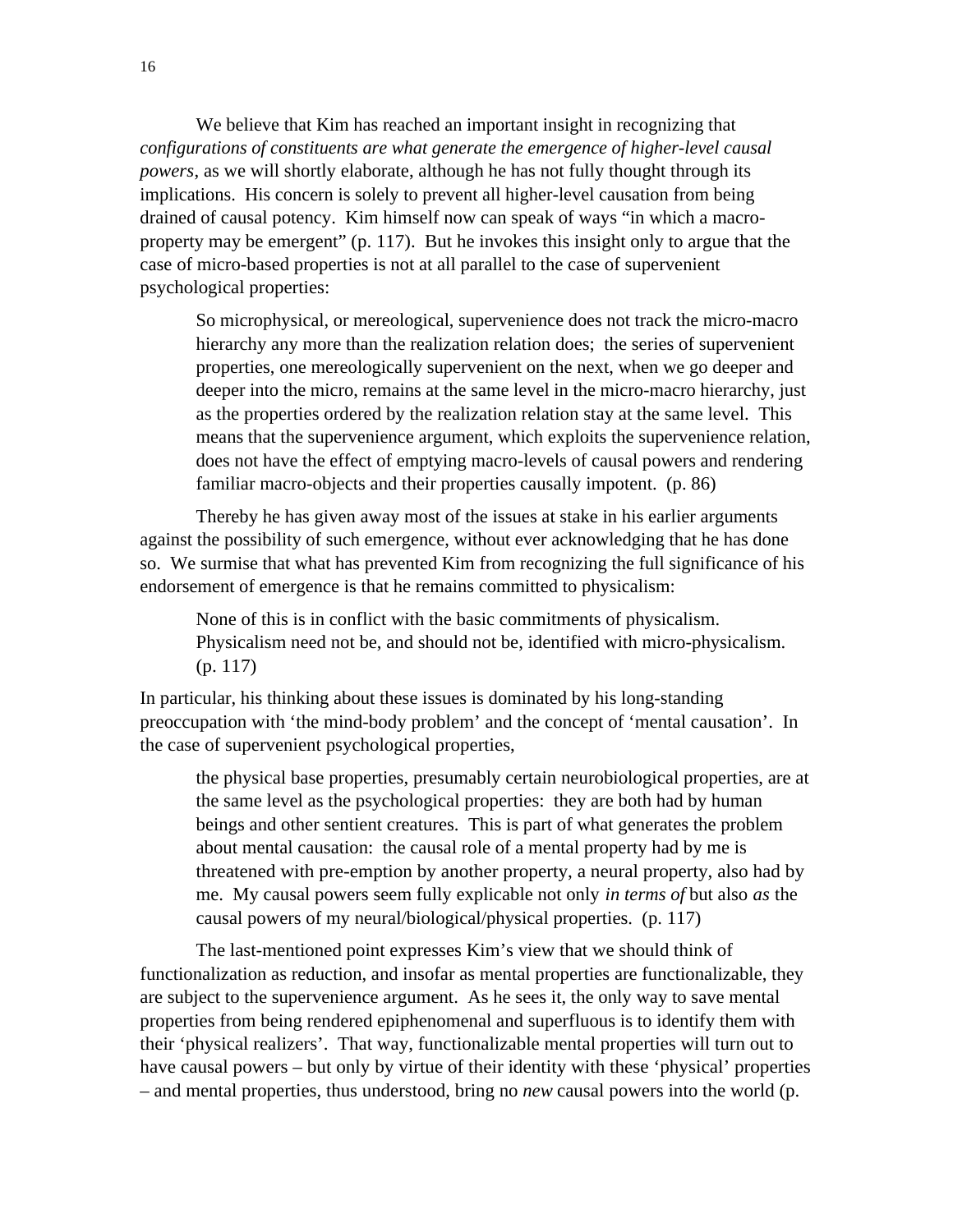118). (The phenomenal properties of conscious experiences, he notes, may not be functionalizable, and therefore, there might be no way to account for their causal efficacy within a physicalist scheme.)

Underlying this train of thought is his continuing insistence on a crucial premise of his earlier arguments: the causal closure of the physical domain. This leads him to argue that it is important that micro-based properties be counted as physical "for otherwise the physical domain won't be causally closed" (p. 114). The only way he can hold on to this, consistent with his endorsement of emergence, is to defend a wide sense of the word "physical", to include the biological and neuro-physiological, indeed every emergent property short of conscious experience. Accordingly, he takes all of the following as 'physical': first, any entity aggregated out of physical entities; second, any property that is formed as micro-based properties in terms of entities and properties in the physical domain; third, any property defined as a second-order property over physical properties; and perhaps conjunctive properties, if we want them (pp. 114-115).

It is illuminating to compare the position Kim has arrived at with that propounded by the classical British emergentists: Samuel Alexander, C. Lloyd Morgan, and C.D. Broad. They too developed a hierarchical view of natural processes, with novel 'qualities' emergent at each higher level. An emergent quality comes into being specifically as a result of the complexity of the organization of constituents. For Alexander, "the new quality and the constellation to which it belongs are at once new and expressible without residue in terms of the processes proper to the level from which they emerge."<sup>16</sup> Thus, "life is at once a physico-chemical complex and is not merely physical and chemical, for these terms do not characterise the new complex which in the course and order of time has been generated out of them."17 Similarly, Morgan calls 'atomicity' the quality that emerges from "a swarm of atoms *with relational structure*". On one line of advance, when atoms and molecules "are *grouped in new relations*" their expression is crystalline form. On another, we find organisms with a different kind of natural relatedness, which gives the qualities of vitality and mentality.<sup>18</sup>

In earlier papers, Kim had examined the views of these British emergentists with some care. The kind of emergence advocated by these philosophers has always seemed to be the notion that lurked behind his earlier arguments that non-reductive physicalism is untenable. For example, in his 1993 paper he identifies that position as "the first systematic articulation" of the non-reductivist approach and argues that the latter "is best viewed as a form of emergentism". Since he takes his supervenience argument to be equally effective against this emergentism, how are we to understand his more recent endorsement of emergence? His proposal that configurations of constituents generate the emergence of novel causal powers now seems very close to the British emergentism he

<sup>16</sup> *Space, Time and Deity,* p. 45.

<sup>17</sup> *Space, Time and Deity*, p. 46.

<sup>18</sup> *Emergent Evolution* (Williams & Norgate, London, 1923) p. 35, our emphases.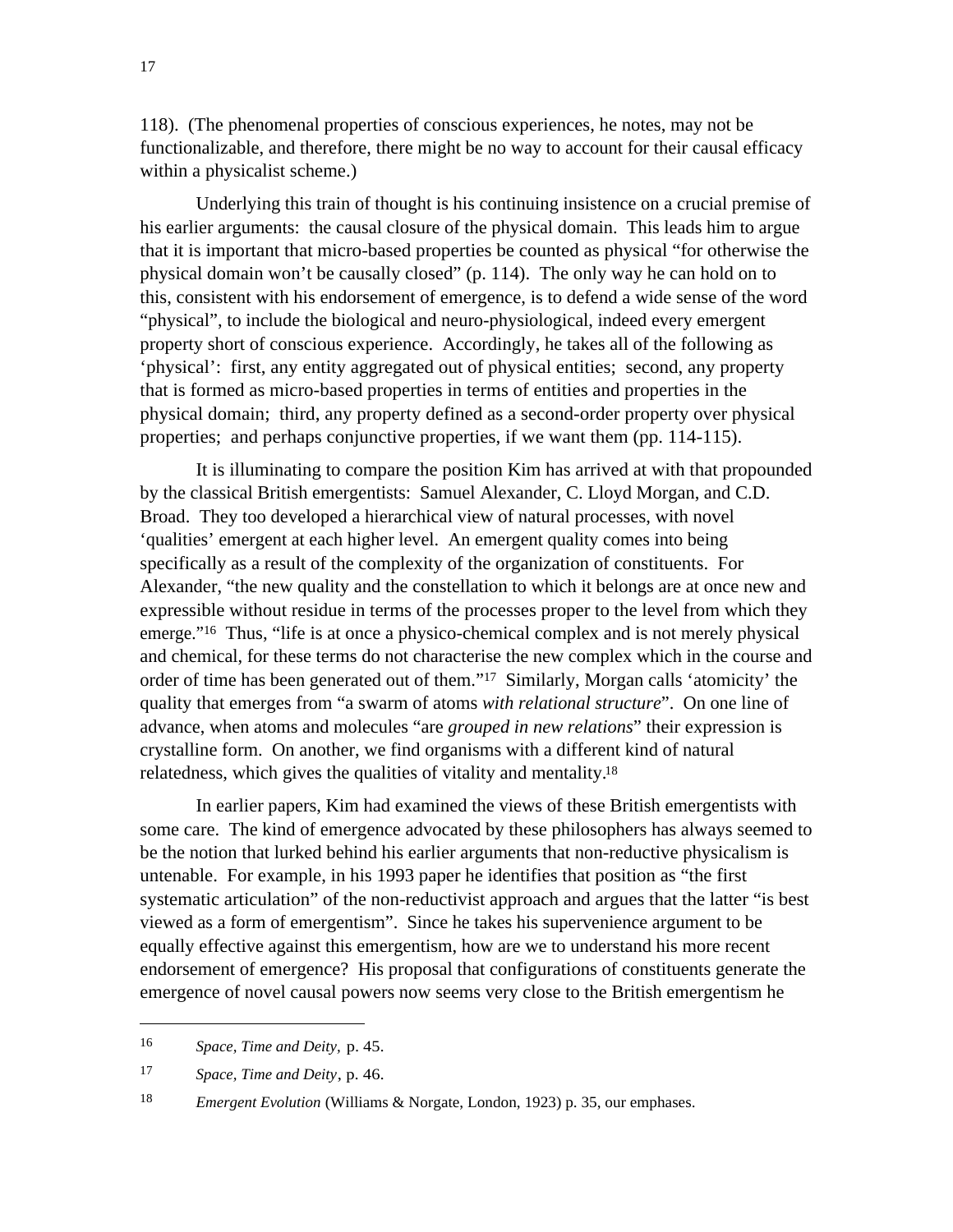once attacked, despite his denial that the new causal powers that he now agrees are emergent are so "in the sense of classic emergentism".<sup>19</sup>

Perhaps Kim's new position still differs from that of the British emergentists in the following way. An essential part of their position was that emergent qualities are not derivable from the qualities of their lower-level constituents; the *organization* of the latter is what is crucial. Broad was the first to give a detailed explication of the concept of an emergent property. In his analysis, emergent theories differ from 'mechanist' theories in that the former held – and the latter denied –

that the characteristic behaviour of the whole could not, even in theory, be deduced from the most complete knowledge of the behaviour of its components, taken separately or in other combinations, and of their proportions and arrangements in this whole.<sup>20</sup>

That a certain organization of lower-level constituents gives rise to some emergent quality is simply a brute fact of nature. Its existence cannot be denied, but nor can it be explained. It has simply to be accepted, in Alexander's memorable phrase, in 'an attitude of natural piety'.

Now, while Kim does not address the issue of derivability, we can assume that his micro-based properties *are* supposed to be derivable from the micro entities, plus their properties *and their relations*. After all, they are decomposable into them, and determined by them. That, we conjecture, is why he still sets aside qualia as perhaps requiring 'emergence', presumably of the British emergentist sort. All else could be explained via various levels and orders, but qualia might resist functional explanation, thus resist inclusion in the kind of physicalism that he outlines. (This, of course, assumes that functionalism is the only way to approach such issues.) If this is right, we can read Kim as still differentiating himself from the British emergentists, and as taking their positions to be definitive of the classical model of emergence. Kim wants to be a physicalist in his very broad sense, but does not recognize the process/relational derivability version of emergence as being real emergence of a kind worth exploring. He deploys it to block causal drain, but does not pursue it further.

To prevent misunderstanding, we should point out that we have no interest in trying to revive British emergentism; it fails to be naturalistic, not to mention that it is ad hoc and unreal. Furthermore, for what reason would anyone want an emergentism of that sort? What does it save or preserve? Nothing of importance. Yet, other models of genuine emergence are possible. Science has moved on a great deal from where it was in the 1920s. We are now able to model how organizations of processes give rise to

<sup>19</sup> 'Does the Problem of Mental Causation Generalize?', p. 292, fn. 13. One obvious difference is that Kim continues to holds out against conscious mentality being emergent.

<sup>20</sup> *Mind and its Place in Nature* (Routledge & Kegan Paul, London, 1925) p. 59. For a helpful discussion of this, see A. Beckermann: 'Introduction' to *Emergence or Reduction?*, pp. 15-18.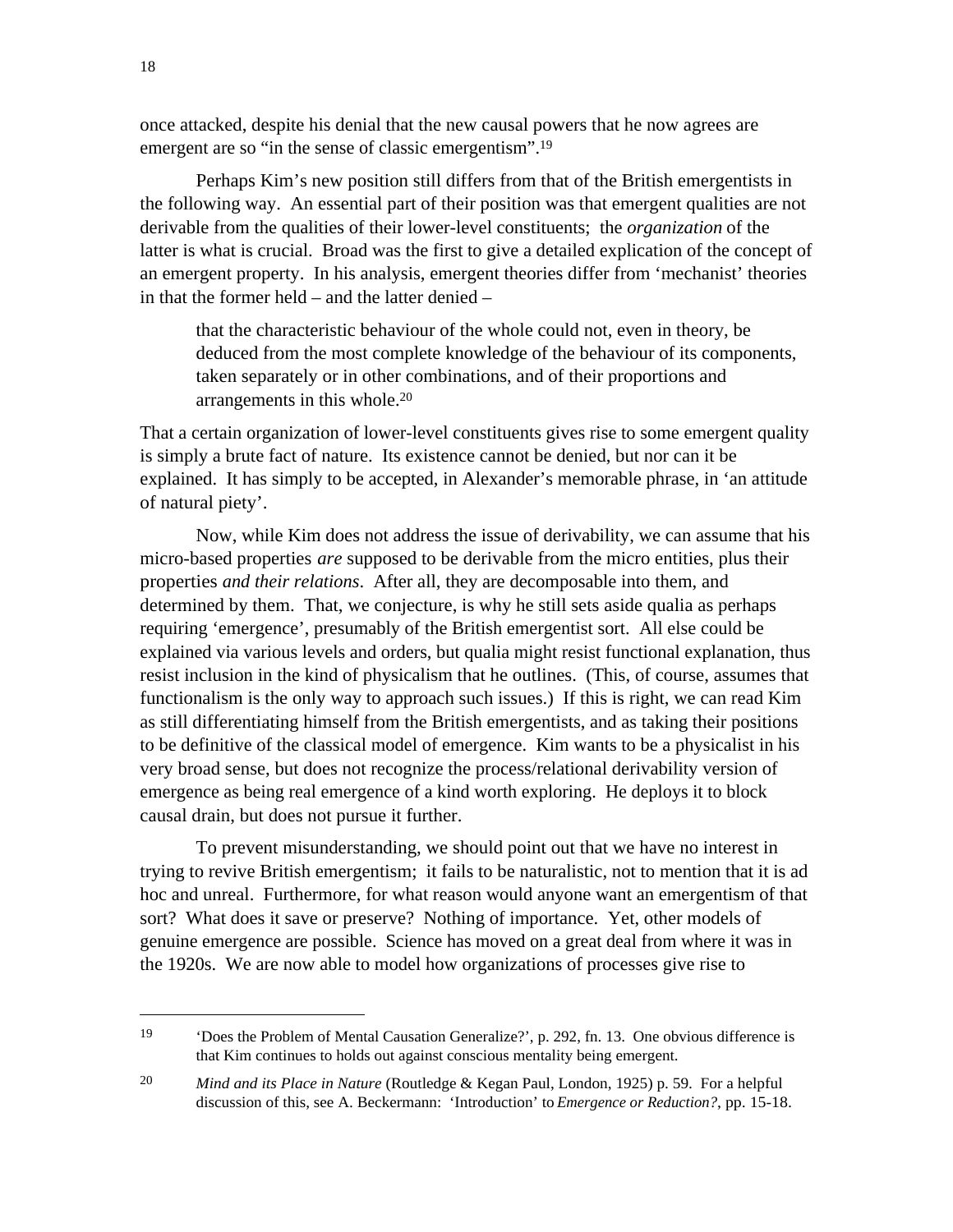emergent properties and powers in ways that are more plausible and detailed than the vague assertions of the British emergentists.

For this reason, we believe it important to observe that, within the conceptual framework developed in *Mind in a Physical World*, Kim opens up the possibility that mental properties too might be emergent macro-properties, precisely because they *are* 'configurations' – organizations of neuro-physiological processes. And he does accept that neurobiological processes are emergent macro-properties. There is nothing in the model of emergence that he now accepts which would debar functionalizable mental properties from being genuinely causally powerful, and with novel causal powers. That is, apart from his wish to preserve the mental/physical dichotomy, mental properties could be genuinely emergent, with novel causal powers, just in case they can be modelled in terms of lower level 'parts' *plus* their 'configurations'. With a caveat against the static characterizations involved in this way of expressing the point, this is, we would urge, precisely what constitutes emergence, including mental emergence.<sup>21</sup> Mind, or mental properties, emerge in specific *organizations* of lower level processes.

Kim has prevented himself from recognizing the far-reaching significance of this possibility because of his insistence that neurobiological properties are at the same level as psychological properties. As he loosely (and misleadingly) puts it, they both are 'had' by human beings and other sentient creatures. Now, one aspect of this insistence is Kim's explication of function in terms of functional properties as intermediary causal roles. This focus on singular functional properties is what permits him to run the supervenience argument against functions relative to their (physiological) causal realizers, since supervenience too is restricted to singular properties (see below). Nevertheless, the focus on singular functions prevents Kim from recognizing that his own framework would seem to permit the possibility that (complex) configurations of functional relations could yield novel, emergent, properties and causal powers. That is, Kim can take function to be of higher order, not higher level, relative to physiology only because he has only defined *singular* functional properties, and has not paid any attention to functional *organizations*. The emergents from functional organizations, plausibly, might include psychological properties that are macro-based, emergent, relative to neural processes. We also note that Kim has not addressed *normative* function at all in his discussion of these issues. <sup>22</sup>

Let us now step back to review Kim's chain of argumentation. The first point to note is that he begins his analysis with an understanding of the 'realization' relation as

<sup>21</sup> See, for example, Mark Bickhard: 'A Process Model of the Emergence of Representation', in G. L. Farre, T. Oksala (Eds.) Emergence, Complexity, Hierarchy, Organization, Selected and Edited Papers from the ECHO III Conference. Acta Polytechnica Scandinavica, Mathematics, Computing and Management in Engineering Series No. 91, Espoo, Finland, August 3 - 7, 1998, 263-270; 'Emergence' in *Downward Causation*, p. 327; 'Levels of Representationality', *Journal of Experimental and Theoretical Artificial Intelligence*, 10, 1998, pp. 179-215.

<sup>22</sup> See, for example, M. Bickhard 'Emergence' in *Downward Causation*, p. 327; 'Autonomy, Function, and Representation', *Communication and Cognition*, in press.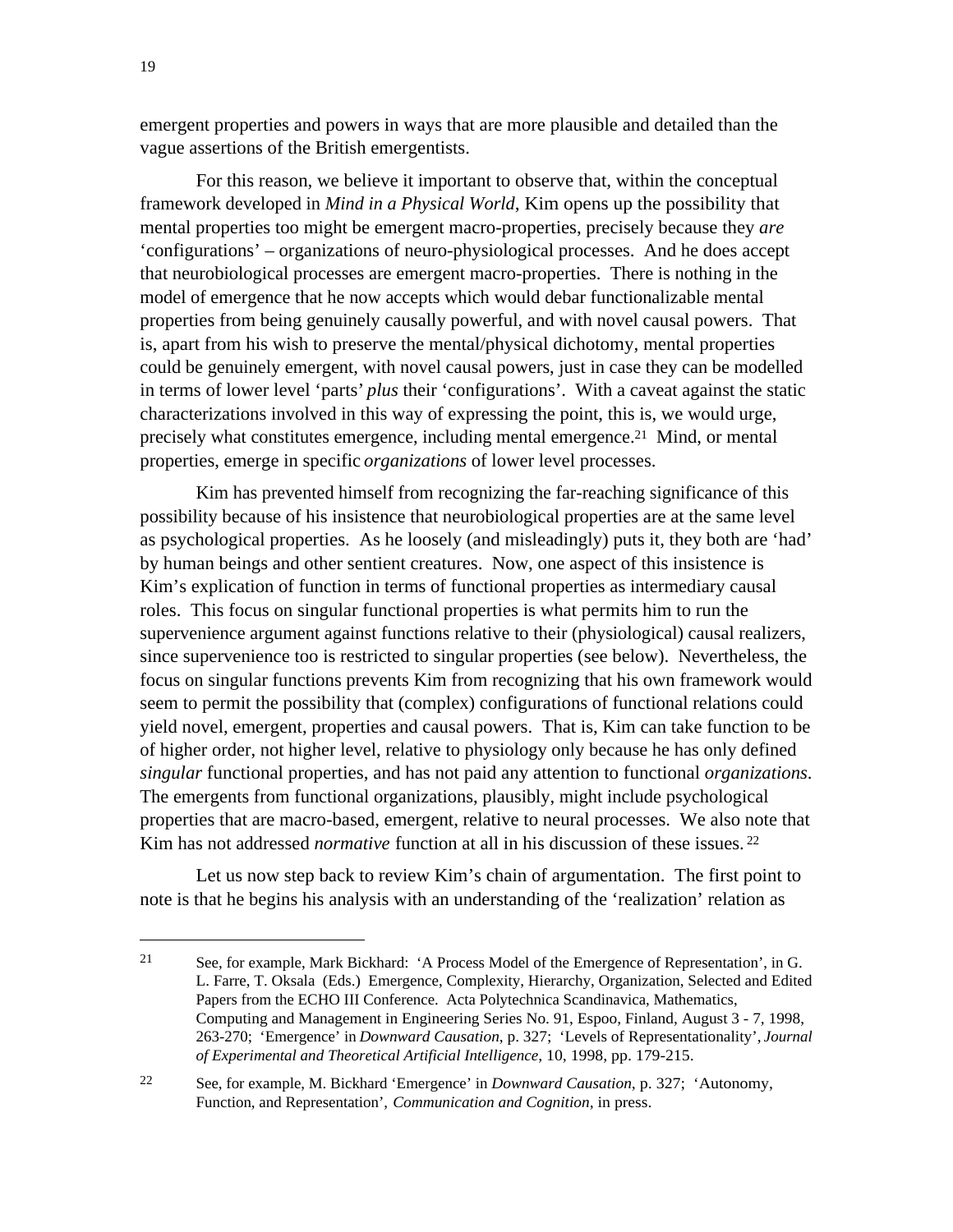being the *converse* of the 'emergence' relation, i.e., that '*P* realizes *M*' is true if and only if *'M* is emergent from *P*' is true. That being so, we should expect his supervenience argument to count equally against any notion of emergence entirely determined by the behaviour of particular constituents. And he does so argue. Suppose some entity or property were emergent from some set of base conditions, and were to have emergent causal powers. Kim's asks: why is not that emergent entity or property causally redundant? In other words, why cannot those base conditions simply supplant that emergent entity or property as the cause of any effects that the latter is supposed to bring about? Why do the base conditions not do all the work in bringing about the supposed effect, and suffice as an explanation of why the effect occurred?<sup>23</sup> He then represents his general argument, with an 'emergence base' in place of the 'realization base', for the conclusion that if emergent properties exist, they are causally inert and hence largely useless for theoretical scientific purposes.

The puzzle is why does Kim not take this argument to demolish his own endorsement of emergence. In this book, the only characterization of micro-based properties that would block the supervenience argument is the critical involvement of relations – 'configurations' – in the emergence of micro-based properties. What enables him to posit the possibility that relations are causally potent is his maintaining that micro-based properties are based on *specific mereological configurations* of constituents, but not on those constituents themselves, taken individually or as a group. In this new perspective, emergence and realization are no longer converses.

That is, on one hand, Kim has defined the supervenience relation as holding between properties – singular properties (e.g., 9-10, 17-18, 39, 41-46). One property is supervenient on another property; a property cannot, according to this definition, be supervenient on a relation or configuration or organization. The micro-macro-hierarchy, on the other hand, *is* defined in terms of relations, configurations. So, mereological supervenience turns out to be supervenience on a singular macro-property, a macroproperty that happens to be micro-based. But the supervenience relation is not transitive through relational levels; something can be supervenient on a micro-based macroproperty *without* thereby being supervenient on the micro-entities and properties and *relations* upon which the macro-property is based. Thus, supervenience does not track the micro-macro-hierarchy, and causal drain is blocked.

Kim has (apparently) evaded causal drain, but there are serious problems. First, why should we accept his definition of supervenience, complete with his exclusion (by omission) of relations? It blocks causal drain, but only via definitional stipulation, and stipulation that violates the basic sense of supervenience: no higher level differences without accompanying differences at the lower level, *including relational differences*. It is an arbitrary definitional stipulation that is motivated as a solution to the problem of causal drain, but it is an ad-hoc and merely apparent solution.

 $23$  This adaptation of his general argument is in his 'Making Sense of Downward Causation' in *Downward Causation*, p. 318.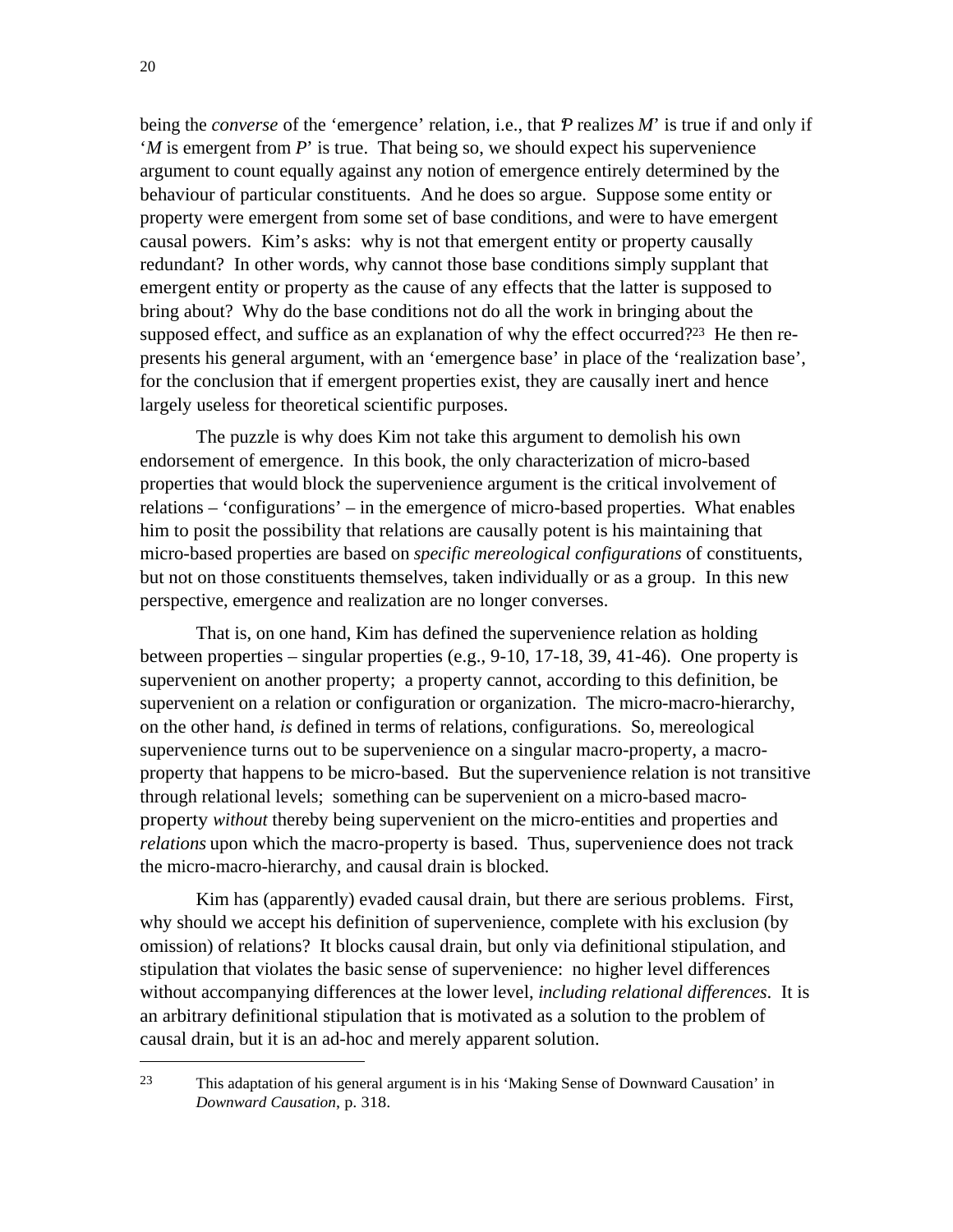The arbitrariness and ad-hoc character of these definitions, and their ultimate failure, is even more strongly highlighted by the realization that the positions and arguments that Kim bases on them are, nevertheless, *still* vulnerable to causal epiphenomenality and causal drain style arguments that Kim has developed in previous publications. In particular, elsewhere<sup>24</sup> he argued explicitly that higher-level configurations of micro-particles could generate novel causal *regularities* in virtue of those relations, but that such regularities would themselves be *no more than the working out of the causal interactions of the basic particles involved in those configurations*. Such configurations, therefore, would not generate any novel, emergent, causal *powers*.

That is, the regularities would be manifest, but epiphenomenal. In these earlier arguments, mereological supervenience *was* taken to include relations in the supervenience base,<sup>25</sup> and the standard supervenience argument was simply run on that definition, with the standard conclusion of the epiphenomenality of macro-causation. The only characteristic of Kim's book that blocks that argument and its conclusion – and thereby permits his avoidance of causal drain, *and* his endorsement of a configurational kind of emergence – is the omission of relations from the definition of a supervenience base. But, again, why should that be accepted, and what blocks running his earlier argument in spite of his definitions? Higher level causal novelty is just the working out of lower level causal processes in whatever configurations they happen to occur, and all genuine causality is at such lower levels: all macro-causality is epiphenomenal.

A technical perspective on these points derives from the question of whether or not a micro-based macro-property is supervenient – it is clear that it can be a supervenience *base*, but is it itself supervenient? If it is, then: 1) here is an instance of the supervenience relation that *does* track the micro-macro-hierarchy; and 2) what is its supervenience base?

If it is *not* supervenient, then we have a clear violation of standard notions of supervenience – and a violation that is unmotivated in Kim's discussion (though it seems to be the position taken in the book). Worse, it is not only unmotivated, but it seems clearly unacceptable relative to earlier definitions and arguments for causal epiphenomenality and causal drain. Causal epiphenomenality is not just a semantic problem, to be defined away by 'better' definitions of supervenience. If, on the other hand, it *is* supervenient, then the only candidate for its supervenience base is the *configuration* of micro-properties and elements,<sup>26</sup> but, if that is the case, then either causal

<sup>24</sup> e.g., Kim, J.: 'Epiphenomenal and Supervenient Causation' in D. M. Rosenthal, ed.: *The Nature of Mind*. (257-265). (Oxford University Press, 1991) pp. 257-265, reprinted in Kim, J.: *Supervenience and Mind* (Cambridge University Press, 1993) pp. 92-108.

<sup>25</sup> Kim, J.: *Supervenience and Mind*. (Cambridge University Press, 1993) p. 101.

 $^{26}$  Assuming a property cannot be supervenient on itself. But, even if supervenience is held to be a reflexive relation (how could that make sense?), that only introduces a technical complexity into the issues, and does not alter the basic points developed above.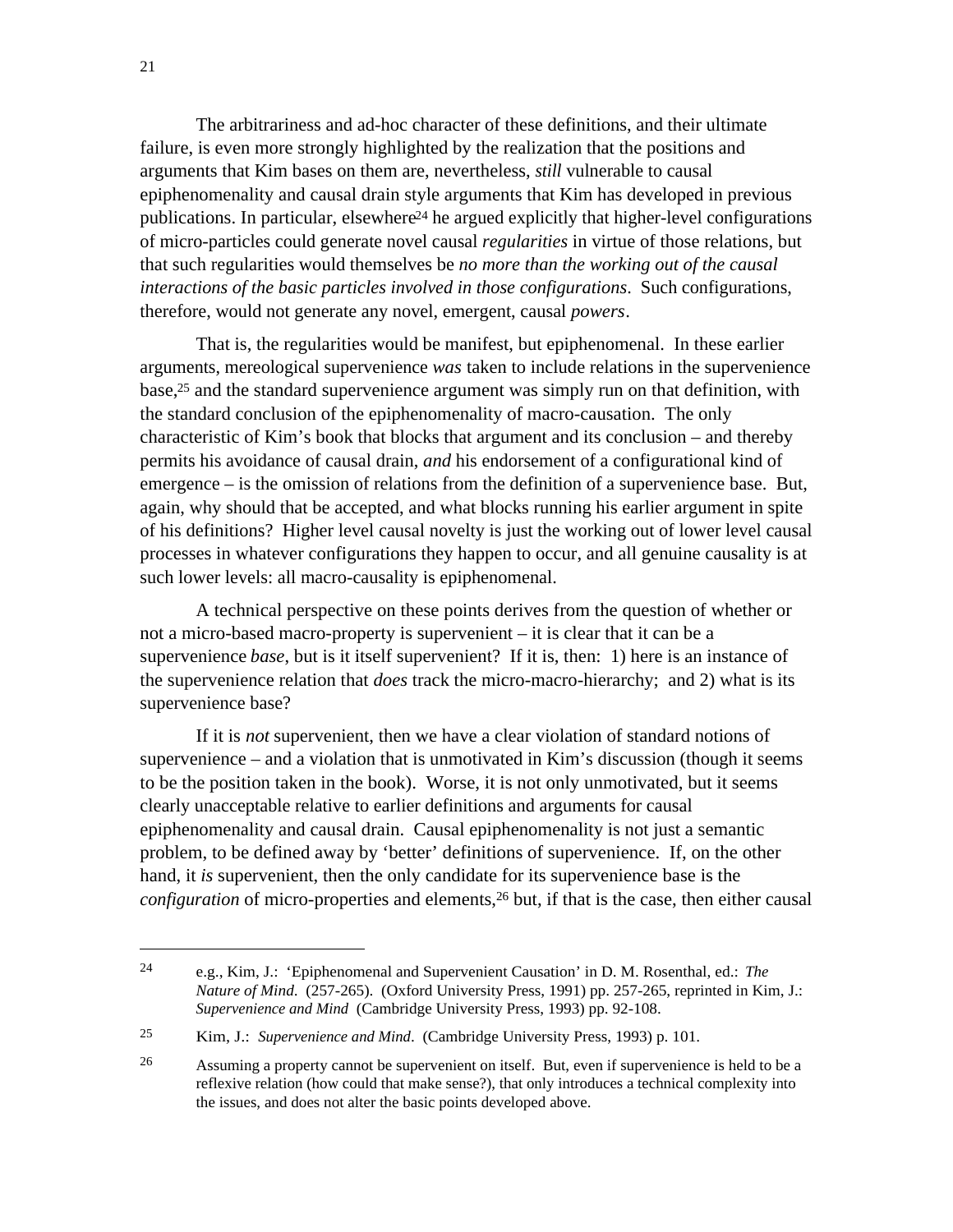drain is reinstated, or else there is some unanalyzed special nature to relations that blocks the standard argument.

We, of course, hold the latter position, but, as discussed above, that position is unmotivated and indefensible within Kim's framework – within a particle metaphysics – within the framework of physicalism. The special nature of relations holds only within a process metaphysics, such as is forced by quantum field theory. So, on this analysis, Kim has partially understood the importance of relations, but was unable to develop that insight in a thorough-going way because he remained caught in an incompatible particle metaphysics.

To recapitulate, in this book, Kim does not address and does not justify this switch in definitions. But the argument about the working out of the causal interactions of the lowest level particles in higher levels of organization would seem to hold just as strongly for the framework in this book as ever. Just because Kim is now using supervenience in a strict singular property sense, rather than in a stronger sense, does not mean that the old arguments are no longer valid, or no longer have purchase. We need merely to introduce "not simply property" supervenience and then rehearse his own previous arguments for the conclusion that micro-based properties do not generate any new or novel causal powers at all. There is nothing in his argument (reported in section 2 above) that justifies restricting supervenience to singular property supervenience – to mereological supervenience as defined in this book. On the contrary, all that the argument requires is that higher-level properties always be realized in physical bases, which are composed of 'constituents' and their properties. For all Kim says in this book, microbased properties only yield novel causal *regularities*, not novel causal powers, in the working out of the causal interactions among the basic particles. That is, the differing conclusions he has now drawn are the result of a semantic sleight of hand.

In a significant footnote in a recently published paper, Kim betrays some uneasiness on this issue. In that paper, he repeats his general argument, rehearsed in section 2 above, adapted in order to challenge the very possibility of causal emergence.<sup>27</sup> He allows that complex systems can bring new causal powers into the world, powers that cannot be identified with causal powers of more basic, simpler systems. But he believes it debatable whether these new causal powers coincide with 'emergent' properties "as standardly conceived". But as a precaution, he now would like "to restrict the argument to consciousness and other standard examples of emergent properties".<sup>28</sup>

<sup>27</sup> The paper is his 'Making Sense of Downward Causation' in *Downward Causation*, p. 318.

<sup>28</sup> Even within this restriction, however, Kim faces unpalatable consequences. If mental properties (perhaps with the exception of qualia) are functionalizable, given Kim's understanding of the 'realization' relation, they cannot be emergent relative to the neuro-biological level. But is that relation – realization – the converse of emergence? Ansgar Beckermann has argued that Kim has gone wrong here ('Introduction' to *Emergence or Reduction?,* p. 18). Beckermann offers a stronger definition of the 'realization' relation: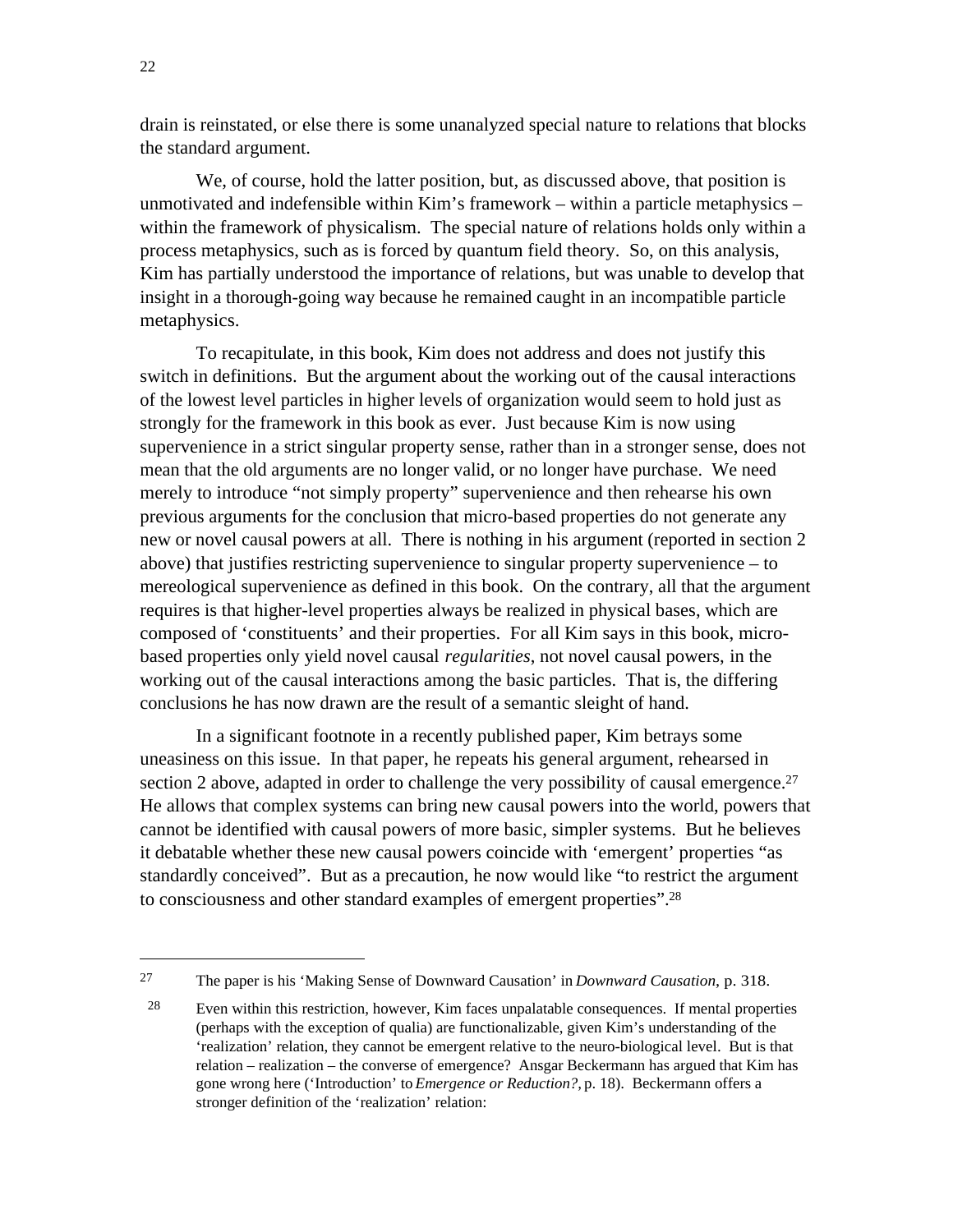We have identified a number of reasons that might explain why Kim seems to have missed these salient points:

- He has concentrated his focus so much on related but secondary issues, such as reduction, realization, functionalization, etc., that this basic shift regarding the place of relations in the definition of supervenience and its importance is overlooked;
- His earlier opposition to the very strong British emergentist version of emergence obscures the fact that he has himself endorsed a very powerful model of emergence here – one different from the British emergentist model – and arguably has endorsed all the emergence that anyone needs to account for mental causation;
- He is distracted from that by his worry that qualia might resist functionalization, and thus reduction. That is why, in the final section of the book, he poses a dilemma to those who hold out on functionalization for at least a selected group of mental properties: either embrace a serious form of dualism, or stay with physicalism (at least in the sense of causal closure). The latter option, however, would require a physicalist either to retain supervenient and yet irreducible mental properties – say, qualia – but accept their causal impotence, or else to deny the reality of these irreducible properties. In this way, he devolves the British emergentist position and all of its issues, including the supervenience argument, upon the status of qualia. The basic thrust of our analysis of his position remains untouched by this manoeuvre;
- His thinking is dominated by 'the mind-body problem' and so he remains trapped in an essentially Cartesian conceptual framework. This results in his continuing commitment to 'the causal closure of the physical domain'. Accordingly, he can only allow psychological properties to be causally efficacious if they are functionalizable and realized in physical micro-structure (in his broad sense of "physical"). Mental properties (apart perhaps from qualia) supervene upon neuro-biological properties, but are at the same level as them, and so not emergent from them. The neurobiological properties are emergent in his new micro-based property sense, but because he has redefined the physical to include the full micro-macro-hierarchy, all cases of the kind of emergence he does admit remain with the domain of the physical, and so do not disturb his basic physicalist picture. In particular, the dichotomization and diremption of the physical from the (Cartesian) mental remains;

If a system *S* is in a (mental) state *F* at time *t*, *F* can be said to be realized at *t* by the (physical) state *G* if and only if *S* is in *G* at *t* and *G* has in *S* all the (monadic, relational, etc.) features that are characteristic for states of kind *F*.

Not only is this a more precise definition, it has the virtue that it makes realization the exact *complement* of emergence. (We must, however, enter a caveat against speaking of 'states', when both mental activity and the neuro-physiological level which 'realizes' it are *processes*.) A process or property *F* of a system *S* will then be emergent if and only if it is *not* realized by a lower-level state of *S*. Kim's revised position, if it is to protect emergent powers from his own reductive argument, seems to require this stronger notion of realization. But then, if mental powers are emergent from *configurations* of neuro-physiological processes, they are not *reducible* to those particular processes.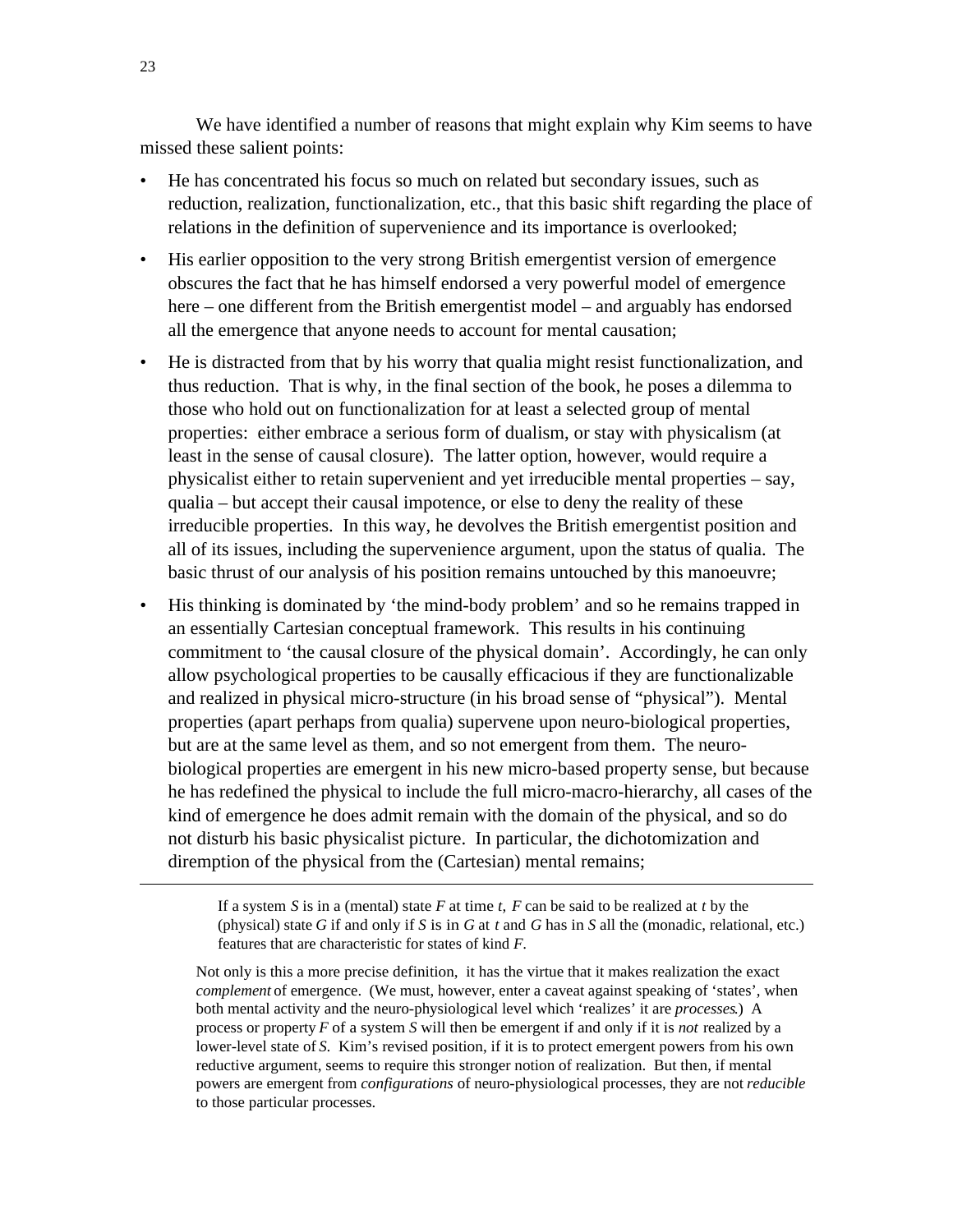• Also, the whole notion of micro-based properties seems introduced solely in order to block the generalization argument and the related drain of causal power down to the lowest levels. His preoccupation with that challenge seems to obscure his recognition of the full significance of what he has done in constructing this block – in particular, to endorse configurations as legitimate loci of (potentially emergent) causal power.

Since we would never wish to endorse the kind of 'emergence' proposed by the British emergentists, the core issues for us remain also untouched by Kim's shifts here, but for very different reasons from his own. For us, the diagnosis of the original problem is the delegitimation of organization as a potential locus for (emergent) causal power. Nothing in this book resurrects organization as a legitimate potential locus of causal power against Kim's own original arguments. What he has now done is to insert relations – organization – as a locus of emergent causal power, but he never addresses his own previous arguments that would debar that move. He introduces relations by definition and by example, not by argument. Once we recognize the artificiality of the restriction of supervenience to strict property supervenience, and the related introduction of relations in his definition of micro-physical properties, those definitions and examples do nothing to block the drain of causal power down to the lowest levels.

The crucial point remains that, assuming causal closure of a particle world, higher level organization is causally superfluous relative to the working out of the causal powers of the most basic constituent particles – unless organization, configurations, or relations can themselves be legitimate loci of genuine causal power. If they can, then new organization can yield emergent causal power, but, in that case, not all causal power is resident in particles, or in whatever micro-particulars a physicalist prefers. Kim has given no reason why organization *can* be a locus of causal power, given the particle metaphysics that he assumes. He has given no reason why any causal regularities at a higher level of organization are not merely 'causally epiphenomenal'.

Further, when we consider Kim's endorsement of emergence from configurations together with his generous definition of "physical", it turns out, as Kim acknowledges, that mental processes should count as both emergent and yet 'physical'. (By extension, the same can be said for the behaviour of social groups and institutions.) Mental properties, modelled in this way, would be novel in the sense that their causal powers are not determined by any lower-level properties that constitute them. The supervenience argument would not apply to them, so it does not threaten their causal roles. In fact, there would be nothing in the world that is not physical *in the sense defined*, yet the argument has conceded everything that an anti-physicalist would want – genuine emergence, irreducibility, causally efficacious mental properties, downward causation – everything short of Cartesian mental substance. And why should anyone still want that? This result empties the term "physicalism" of any serious metaphysical significance.<sup>29</sup>

<sup>&</sup>lt;sup>29</sup> In addition, C.M. Hansen (in 'Between a Rock and a Hard Place: Mental Causation and the Mind-Body Problem', *Inquiry, 43*(4), 451-491) points out that Kim has salvaged the causal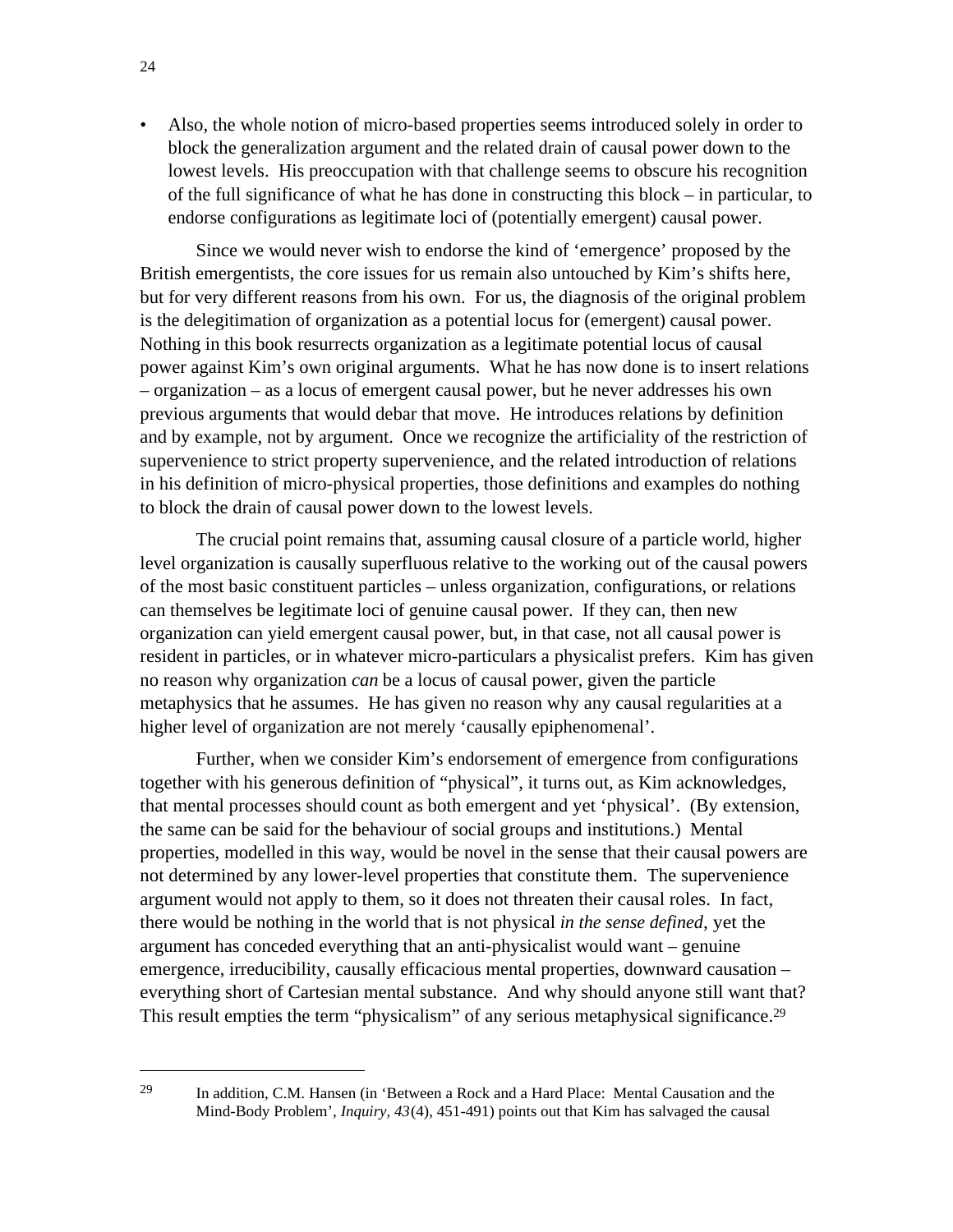#### **6. Non-linearity and Downward Causation**

Clearly, if we are to find a way forward, we need an alternative and scientifically justifiable concept of emergence. Simply to put 'configurations' into the specification of 'base' properties, and leave the rest of the physicalists' ontological ingredients untouched, is too arbitrary and *ad hoc* to provide a credible concept of emergence.

We note also that where there are 'emergent' properties and powers, it seems that 'downward causation' should also be possible. The latter idea is that complex systems, in virtue of their macro-level properties, are able to bring about changes at lower levels. Certainly, there seems to be no shortage of examples of downward causation. Certain psychological states (e.g., prolonged anxiety, embarrassment) can cause physiological effects (heightened blood pressure, eczema, blushing) in a human body. McClelland's experimental studies of human motivation showed that affiliative motives (the capacity to love and be loved) promote better health. For example, the salivary immunoglobulin A levels of subjects were significantly increased when they view a film of Mother Teresa designed to arouse affiliative motives.<sup>30</sup> Again, the functional molecules (DNA, proteins, fatty acids, etc.) within a cell are fabricated within internal processes of the cell itself; they are generated through the web of interactions of the whole system.<sup>31</sup> That downward causation occurs is a fact; how to understand the phenomenon is the contentious issue.

Our discussion of emergence thus far could easily give the impression that it is a unitary phenomenon, although realized in many different ways at many different levels. That would be misleading. Clearly, not all properties that derive from higher levels of organization of processes warrant being called emergent. Nor is *novelty* sufficient: every new organization is an instance of the higher level property of having that particular organization. In our view, causality is what is crucial, and provides the criterion of nontrivial emergence, namely, the emergence of novel causal properties.<sup>32</sup> There is one major divide in kinds of process organizations by which we can begin to identify those process organizations that yield emergent causality: the distinction between linear and non-linear processes and interactions.

Linear processes yield consequences that are simply the additive sum of the influences of the lower level consequences. Standard examples of holistic properties generated by these sorts of processes are simple aggregates. For example, a brick has a

<sup>32</sup> The following discussion summarizes points made by Bickhard in 'Emergence' in *Downward Causation*.

closure of the physical world with his broadened definition of the physical, but has done so at the cost of the causal closure of the *micro*-physical world.

<sup>30</sup> D. McClelland: *Human Motivation* (Cambridge Uni Press, Cambridge, 1987), pp. 366-368.

<sup>31</sup> A. Moreno & J. Umerez: 'Downward Causation at the Core of Living Organisms' in *Downward Causation*, pp. 99-117.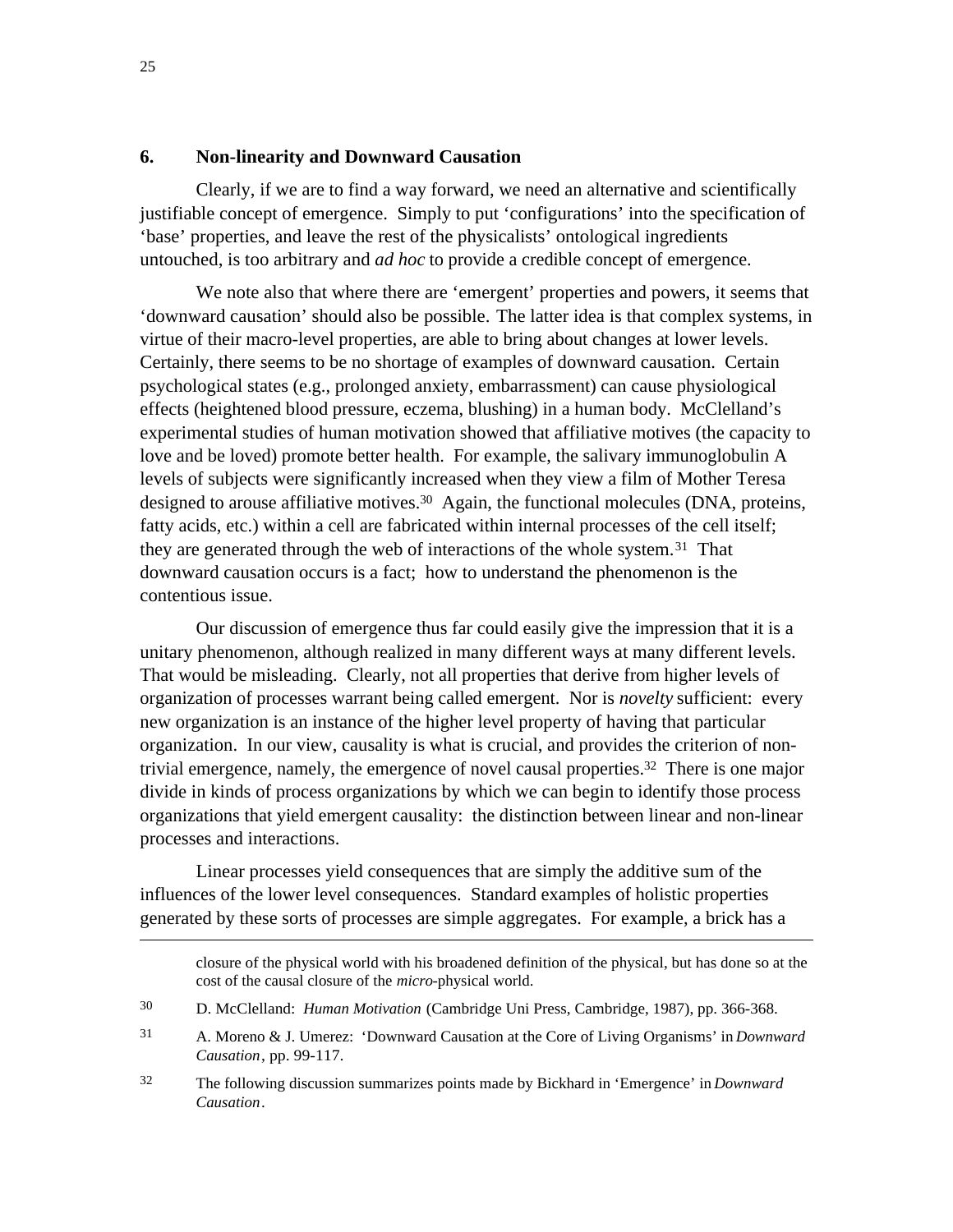certain mass, which is a property of the whole brick, and none of its parts has that mass. Aggregates of this sort do not provide interesting cases of emergence; even a reductive physicalist can comfortably accommodate them, since the brick's mass results simply from summing the mass of each part.

Nevertheless, even simple aggregates have been taken to raise the question of whether some of their macro-properties could exert downward causation upon their constituent parts. One much-discussed example, because it seems to involve reflexivity, is a wheel. The trajectory of some molecule in an iron wheel cannot be explained other than by taking account of its location in that wheel.33 The motion of the wheel as a whole, as it rolls along, is clearly what determines the curving trajectory of that single iron molecule. Yet, the wheel is made up of molecules like this one. It seems as if the properties of the whole depend upon the properties of its parts, yet the movement of each part depends upon the movement of the whole. Kim has cogently argued that there is nothing in this that is puzzling or metaphysically challenging, provided we understand this reflexive 'downward causation' diachronically. That is, any appearance of incoherence is avoided if there is a time lag – even if only tiny – between the whole's acquiring some property and its causing some change in its parts.<sup>34</sup> So, while linear processes do yield examples of downward causation, the kind of emergence they support is not sufficient to trouble physicalism.

On the other hand, William Wimsatt has proposed four different conditions, each of which provide a different sense in which a system property may be said to be 'aggregative', that is, to result from aggregating the properties of its parts.35 Observing that it was common during the dominance of logical positivism to treat reducibility as the universal solvent for conceptual problems in the sciences, he proposes that, instead of reducibility, we should take non-aggregativity as the criterion of emergence. Then, not only do we get a non-trivial and intuitive concept of emergence, but we also get a classification of different kinds of emergence as a function of which conditions fail to be met.

Non-linearity is crucial to causal emergence. By definition, every instance of nonlinearity is an instance of something whose causal properties cannot be derived aggregatively from lower level consequences. In that sense, every instance of nonlinearity is an instance of emergence.

When we turn to consider cases of non-linearity, which provide the interesting cases of emergence, a further set of important distinctions needs to be made. These distinctions demarcate central cases of emergents; indeed some might take them to be

<sup>33</sup> This was a favourite example of the neuropsychologist Roger Sperry. See 'A Modified Concept of Consciousness', *Psychological Review*, **76**, 1969, pp. 532-536.

<sup>34</sup> In 'Making Sense of Downward Causation' in *Downward Causation*, pp. 305-321.

<sup>35</sup> William C. Wimsatt: 'Forms of Aggregativity' in *Human Nature and Human Knowledge*, ed. Alan Donagan, Anthony Perovich & Michael Wedin (Reidel, Dordrecht, 1986) pp. 259-291.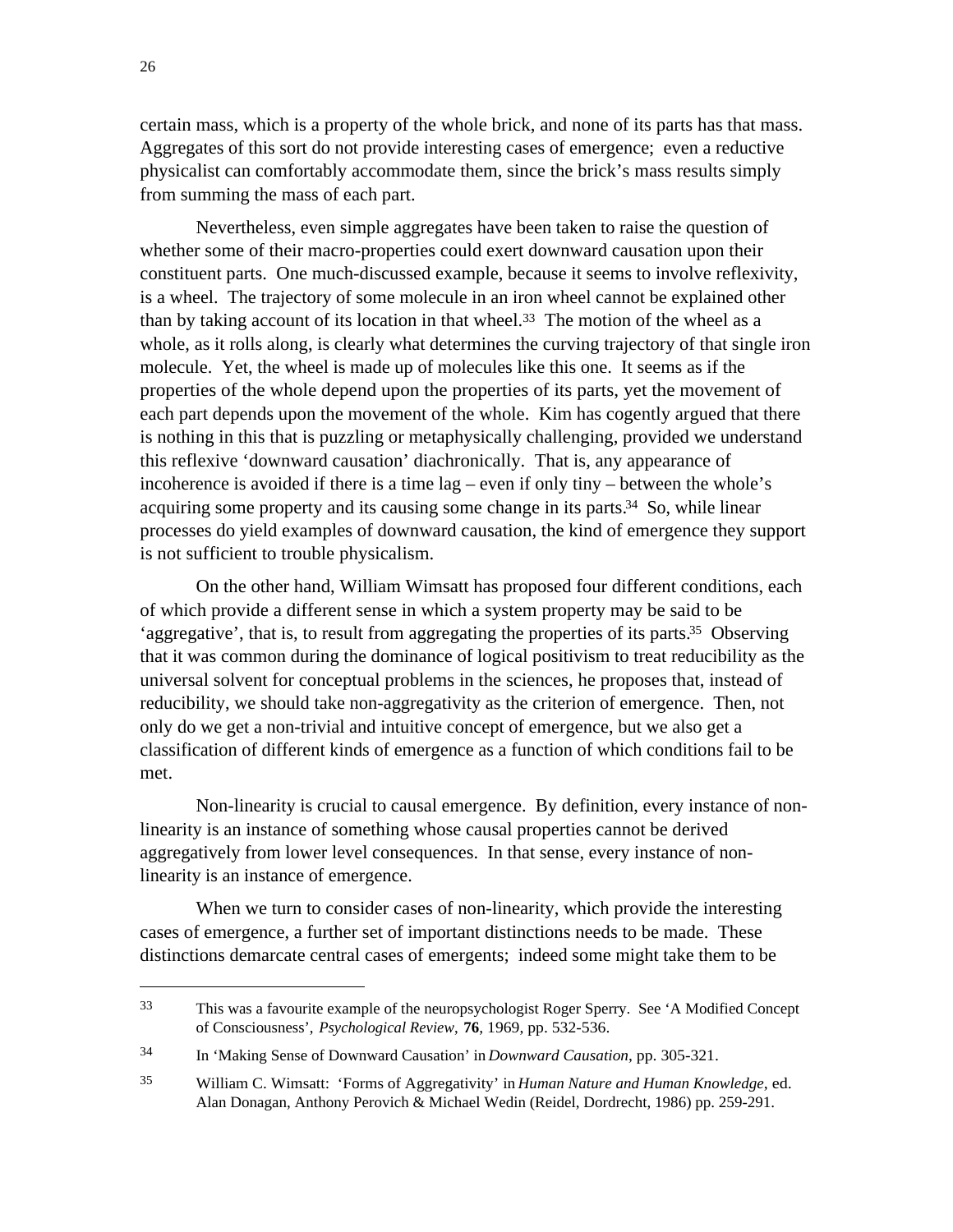criterial for emergence. (There is a certain semantic arbitrariness here, which is not crucial to the argument.) Consider the following kinds of downward causation:<sup>36</sup>

- a) Consequences outside of a system that are non-linear with respect to the lower levels of the system, but which nevertheless influence lower level external processes, would constitute a downward causation – this is among the weakest kinds. Example: disturbances in the flow of air around a kite.
- b) Constraints internal to a system that are non-linear consequences of the *organization* of the system would be a more powerful case. System stability, whether of energy well or far-from-equilibrium form, would be examples.
- c) Non-linear constraints *internal* to the constituents of a system that is, one level down from those mentioned in b) – would be a still more powerful case. These present some of the most interesting cases. For example, the processes internal to cells are strongly constrained by the overall processes of the organism.37 Such 'metainternal' downward causations can extend to the existence of complex molecules that would not exist otherwise. The influence of surroundings on the internal processes of a computer chip would be another example.<sup>38</sup>
- d) Constraints on the generative processes sources of constructive variation as well as the activities *per se*, of lower levels. For example, changes in the organization of an ecosystem can alter the selection pressures on the constituent organisms. Similarly, alterations in the biosphere of the earth can change the selections, and, at least indirectly, the variations, with respect to the species and ecosystems at constituent levels. Such downward causation via selection is among the strongest kinds of emergent causation.

Our contention is that the difficulties that physicalist philosophers have found in admitting the very possibility of emergence results from their inadequate, and according to the best science, false metaphysical framework. Within a more plausible process-based metaphysics, the mere possibility of emergence need no longer be regarded as problematic.

# **6. A Process Model of Emergence**

 $\overline{a}$ 

In the light of these considerations, we can sketch the outlines of a different model of emergence. Let us introduce this via a couple of negative points. The way that Kim characterizes the standard multi-layered hierarchy as ordered by the mereological relation

<sup>36</sup> These cases are also discussed in Bickhard: 'Emergence' in *Downward Causation*.

<sup>37</sup> Moreno & Umerez: 'Downward Causation at the Core of Living Organisms' in *Downward Causation*.

<sup>38</sup> R. van Gulick: 'Metaphysical Arguments for Internalism and Why they Don't Work' in S. Silvers (ed.): *Rerepresentation* (Kluwer, Dordrecht, 1989) pp. 151-159.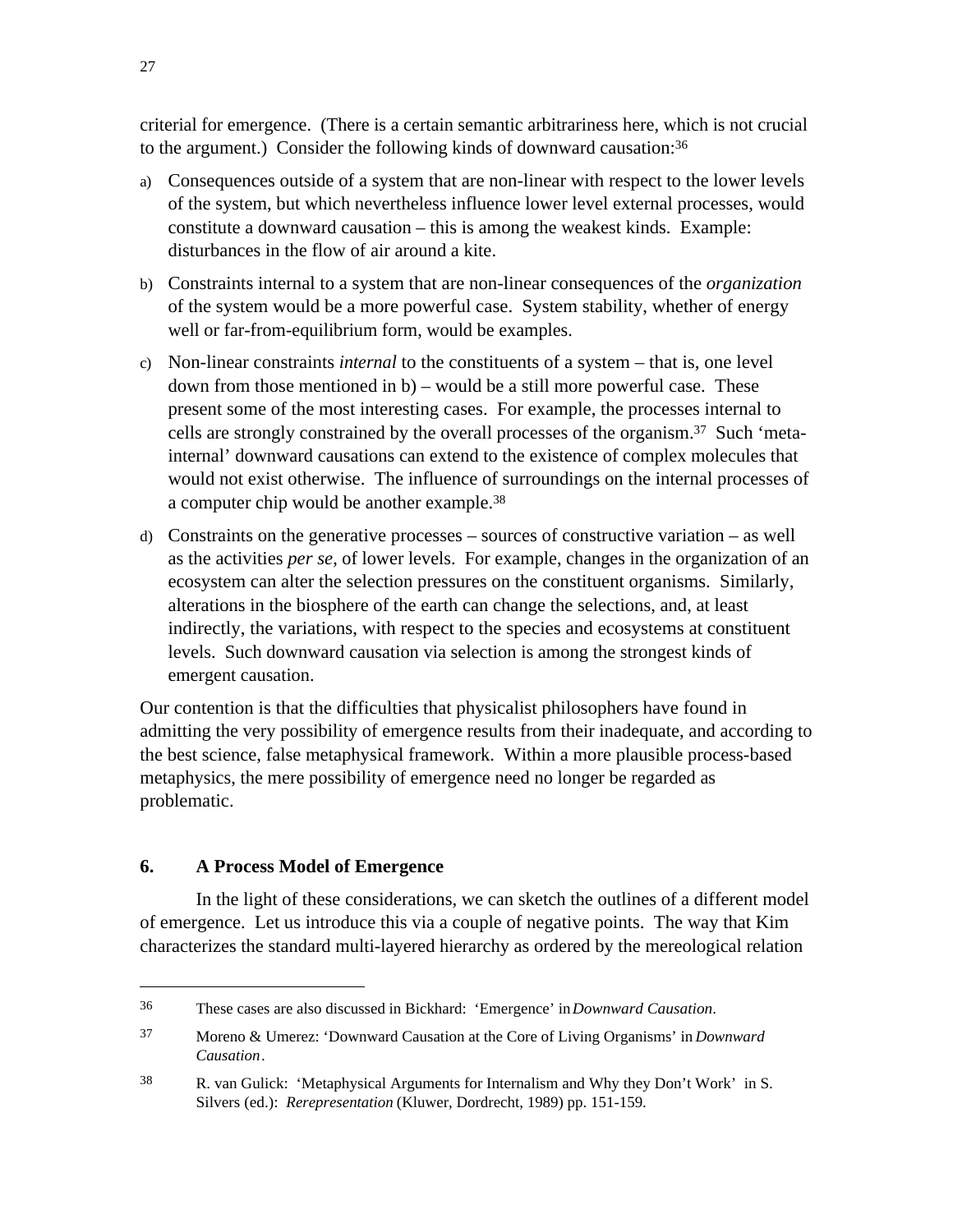is prejudicial. There are two assumptions built into this seemingly innocuous account, both of which deserve to be challenged.

The first is that by generating the hierarchical structure by the part-whole relation, the levels are characterized primarily in terms of entities, which can be exhaustively decomposed into other entities that are their proper parts. The picture is of *things*, composed of smaller *things*. At the bottom, (if there is one) there are the tiniest things: elementary particles. The account is loaded in favour of a particle-like metaphysics.

Secondly, and not surprisingly, this standard picture assumes that the *relations* amongst things play no constitutive role (although, as discussed, Kim has now departed from the standard picture on this point). It supposes that molecules, for example, can be decomposed, without remainder, into atoms. Of course, no-one wants to deny that some force holds the atoms in a molecule together. Nevertheless, the implicit claim is that the proper parts of, say, a molecule of water, are two atoms of hydrogen and one atom of oxygen, *and nothing else*. (A more sophisticated and informed version of this claim would acknowledge the forces within the molecule, but give them a particle interpretation. Thus, the proper parts of a molecule of water would be two atoms of hydrogen and one atom of oxygen, plus the elementary particles whose exchanging holds the molecules together.) So, this apparently harmless explanation of the multi-layered hierarchy of the sciences already implies a clear denial that the spatio-temporal *organization* of those atoms has any role to play – other than being boundary conditions – in the emergence of the characteristic properties of water. Accordingly, higher-level emergent properties are rendered causally superfluous in this ontology; they have been designed out from the start.

Recognizing this leads us to re-examine the powerful argument deployed by Kim to force the choice between emergence and reduction. It seemed to show that any emergent properties or powers that are supposed to exert causation either at their own level, or 'downward', is superfluous, enforcing a reductionist conclusion. (The one concession he now makes is that perhaps causes might be conceptualized or described in terms of concepts that are at a higher level in relation to the concepts in which their emergence bases are conceptualized or described.) But the reductionist physicalism it enforces is false. Something has gone wrong.

When an argument, powerful in its own terms, leads to a false conclusion, suspicion has to fall on the terms in which that argument is couched. So it must here. The problematic step is the supposition that where there are genuinely emergent properties and powers, it is reasonable to infer that any causal consequence of a higherlevel organization is eliminable in favour of the working out of the causal consequences of the constituents in that organization's emergence base. This concept of a lower-level 'emergence base' smuggles in particle-physicalist commitments. Reductionist physicalism is false precisely because there are no elementary physical particles that can serve, in the required sense, as 'emergence bases'. Since everything is an organization of quantum field processes, more complex organizations of processes can yield emergent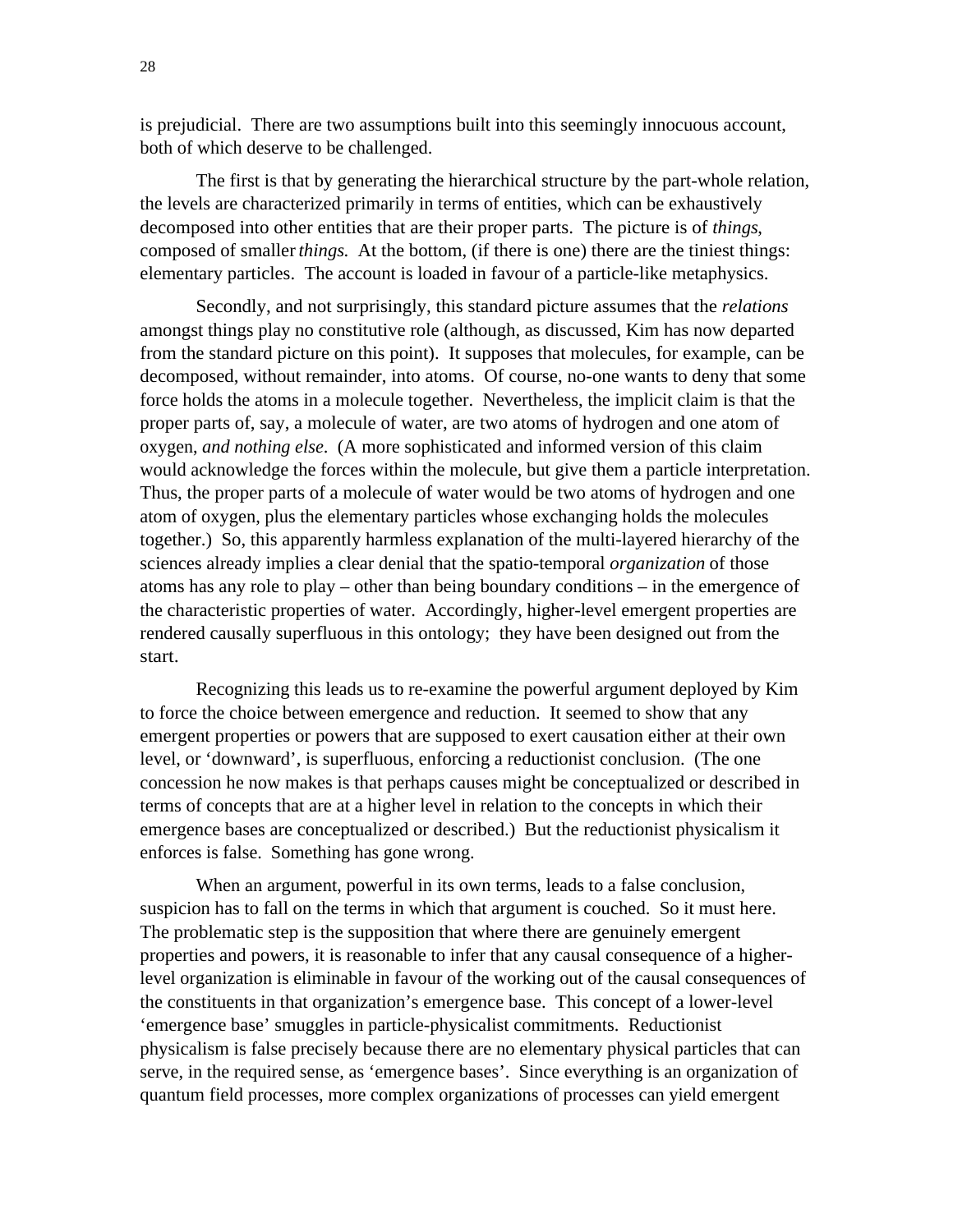properties and powers, but it is the higher-level organization itself that is doing the work, not whatever might be its 'constituents'. (That is why we earlier emphasized Kim's invocation of relations and configurations.) Any field view destroys the seduction into a micro-particle reduction because configurational and organizational properties make differences in causal power, not just in the working out of lower-order causal power.

Processes exist *only* in some organization or other. Some organizations of process are fleeting, such as Newton's legendary falling apple. Others are stable – or at least relatively stable – and may persist for eons. Stability over time and against perturbation manifests the *cohesion* of an overall organization of process.39 The articulation of the required model, which we can only outline here, begins with the observation that there are fundamentally two forms of process stability: 1) energy well stability; and 2) far-fromequilibrium stability.

The former is exhibited when some process remains in or near thermodynamic equilibrium for a significant period. Such 'energy wells' require a certain level of energy to change their organization, and they can only be disrupted by a higher level of energy than they typically encounter in their ambient environment. Hence, they are typically very stable and robust. Atoms are straightforward examples; they are a furious process of electron waves around an even more furious dance of quarks and gluons, a process that takes a great deal of energy to destabilize.

Combinations of such stable 'energy well' processes exist at the macroscopic level, and some of the properties that such combinations manifest are the resultant of aggregating the properties of more microscopic processes that are their constituents. (Energy well stable process organizations can themselves also manifest emergent properties: e.g., van der Waals forces among molecules, or differing molecular properties that manifest quantum interactions within the molecules.) Note that aggregation is itself a form of spatio-temporal organization, and that more is involved in being a causally effective aggregate than simply the logical sum (a bare conjunction) of its constituents. The components have to *stick together*. 40

More remarkable is the second kind of stable organization. *Far-from-equilibrium stability* occurs in an organized process when it is not in thermodynamic equilibrium, and

<sup>39</sup> W.D. Christensen, J.D. Collier and C.A. Hooker 'Autonomy, Adaptiveness, Anticipation: Towards autonomy-theoretic foundations for life and intelligence in complex adaptive selforganising systems' MS, 1999; W.D. Christensen and C.A. Hooker: 'From Cell to Scientist: Towards an organisational theory of life and mind' in J. Bigelow, ed.: *Our Cultural Heritage* (Australian Academy of the Humanities, Canberra, 1998; 'Autonomy and the Emergence of Intelligence: Organised interactive construction' *Communication and Cognition*, in press; J.D. Collier: 'Supervenience and Reduction in Biological Hierarchies' in M. Matthen, B. Linsky, eds.: *Philosophy and Biology*: Supp. Vol. 14 of the *Canadian Journal of Philosophy*, 1988; J.D. Collier: 'Autonomy in Anticipatory Systems: Significance for Functionality, Intentionality, and Meaning' in M.D. Dubois, ed.: *Proceedings of CASYS'98, The Second International Conference on Computing Anticipatory Systems* (Springer-Verlag, New York, 1999).

<sup>40</sup> On this, see W.C. Wimsatt: 'Forms of Aggregativity'.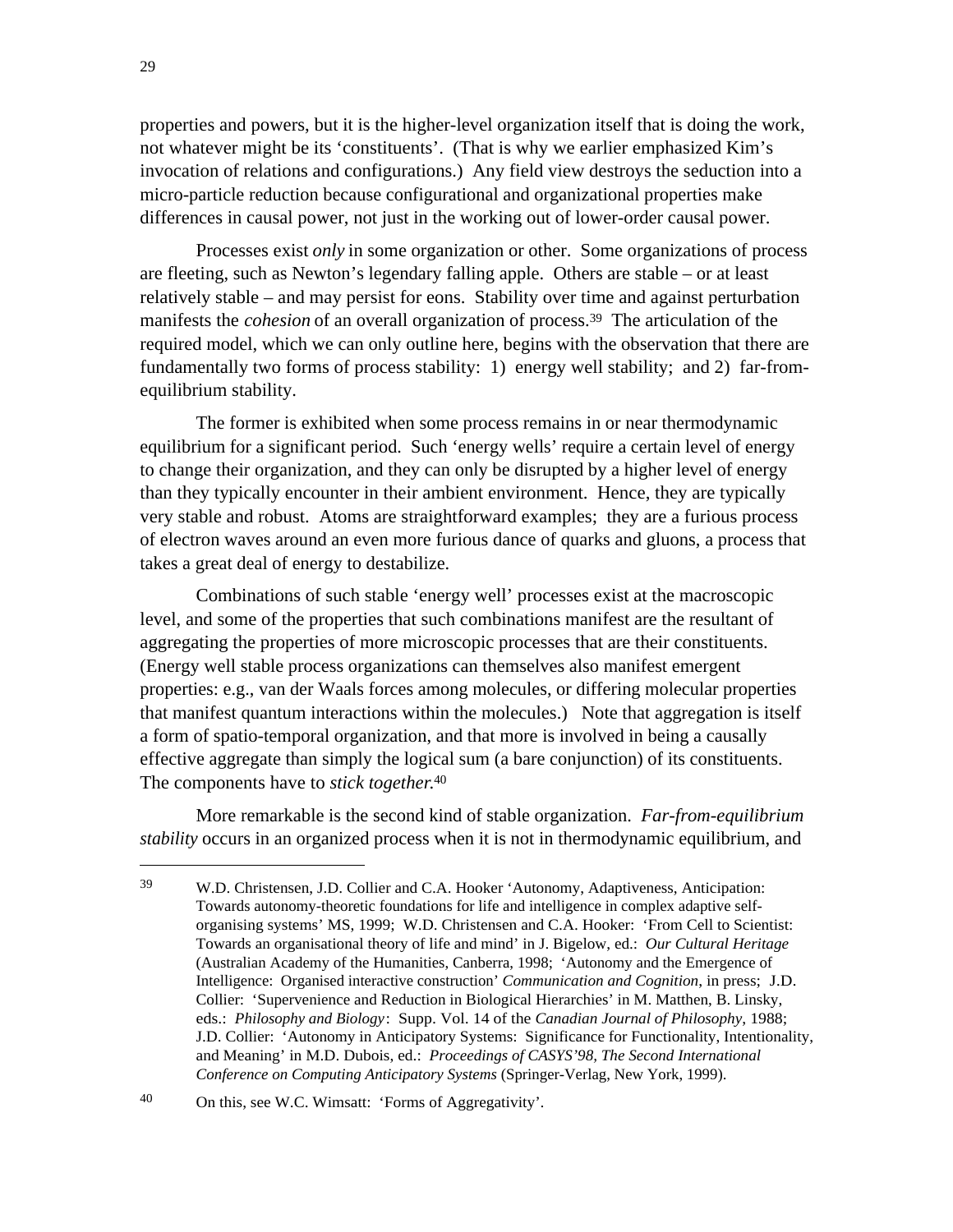yet it persists for some significant period without moving to equilibrium. The most primitive kind of stable system in which far-from-equilibrium processes persist without collapsing is one that is kept going artificially, entirely by external means. Consider, for instance, a chemical bath in which important processes are kept going by external pumps that maintain a flow of the required chemicals, from external reservoirs into the bath, while other pumps remove waste products. Until such a system is switched off, or runs out of chemicals, it is sustained, but the stability of the chemical bath is completely dependent upon its environmental conditions: the pumps and the supply contained in the reservoirs. The analysis that follows takes the minimal stability of this chemical bath as a *point de départ*, as we move step-by-step towards progressively more autonomous far-from-equilibrium systems. (Of course, combinations of far-from-equilibrium systems can also manifest aggregative properties, e.g., mass, but they are not what is remarkable about such systems.)

What enables any far-from-equilibrium system to survive is the interaction of its intrinsic processes with its ambient environment, such as pumps and reservoirs, that counter the physical tendency to move toward equilibrium. A candle flame, for another example, can manifest persistence and stability for hours on end, but it can do so only as long as fuel and oxygen continue to be fed into the process. Cut off either, and the flame is put out; it ceases to exist. In short, the persistence of far-from-equilibrium processes is possible if and only if such crucial interchanges with the environment (are able to) persist: they are *necessarily open* processes.

A candle flame illustrates the next feature of this model also. For a candle flame is a familiar example of a process that makes several active contributions to its own persistence. It maintains its temperature above the combustion threshold; it vaporizes wax into a continuing supply of fuel; and in standard atmospheric and gravitational conditions, it induces convection currents, thus pulling in the oxygen it needs and removing the carbon dioxide produced by its own combustion. Processes like this tend to maintain themselves; they exhibit *self-maintenance*. The ability to be self-maintaining is an *emergent causal power* of the organization of the candle flame; it cannot be explained simply as the physical resultant of the causal properties of its distinct constituents. Of course, in one sense its persistence is dependent upon its constituents: when the candle flame has burnt all its fuel, or it is deprived of oxygen, it ceases to be. But so long as the boundary conditions are fulfilled – its external requirements for fuel and oxygen continue to be satisfied – it continues to contribute to its own persistence. It succeeds in maintaining its own process of burning.

A further level of complexity is exhibited by systems that can maintain stability not only in certain ranges of conditions, but also within certain ranges of *changes* of conditions. That is, they can switch to deploying *different* processes depending on conditions they detect in the environment. A relatively simple example is a bacterium that can swim up a sugar gradient, but tumble if it finds itself to be swimming down a sugar gradient. These two kinds of activity – swimming and tumbling – are different ways for the bacterium to act appropriately to its environmental conditions – appropriate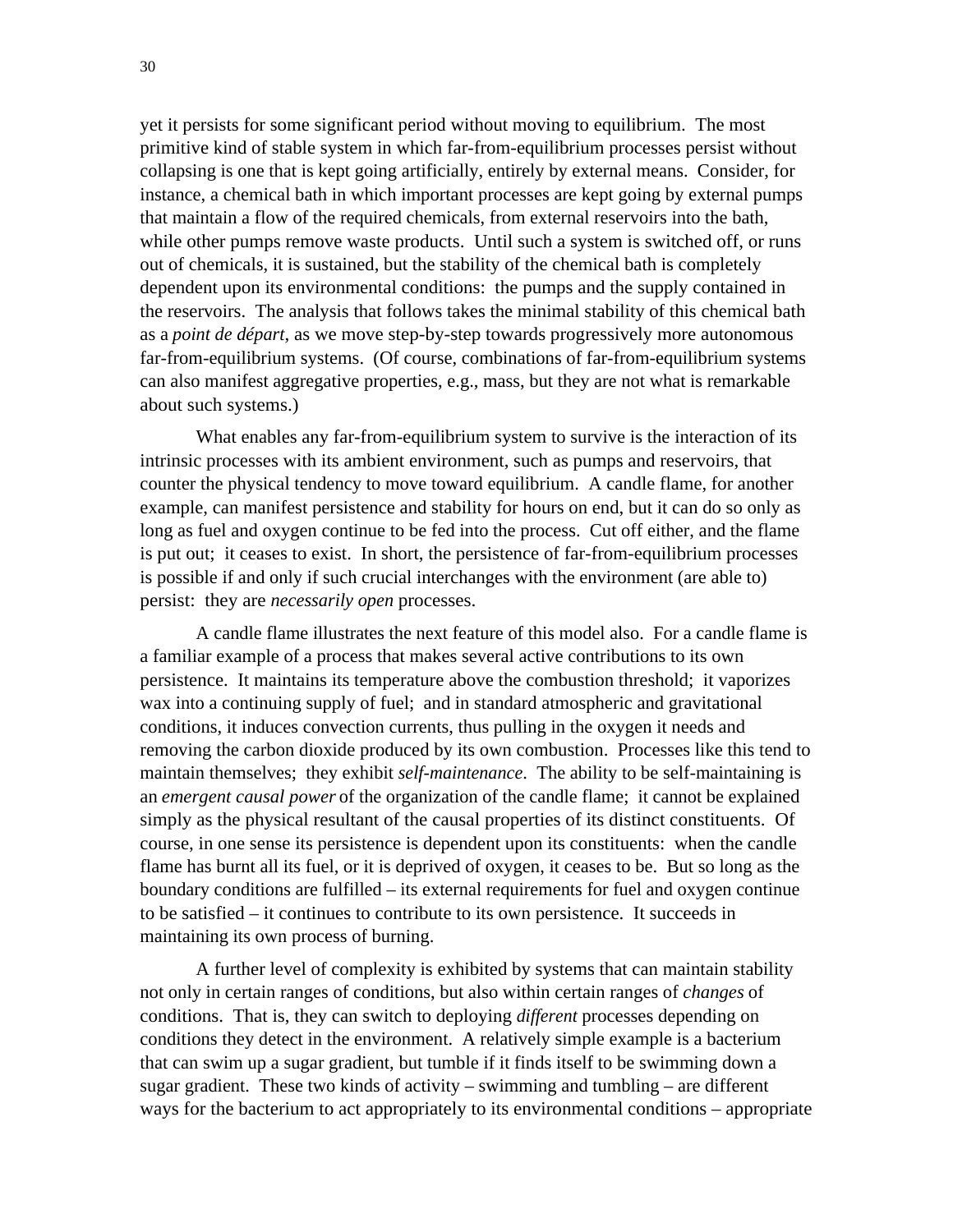in the sense that each contributes to its self-maintenance in the differing circumstances. The bacterium's ability to detect sugar-gradients, and to respond by switching between its two modes of action, means that it exhibits a kind of maintenance of its own ability to be self-maintenant; it is able to switch between its self-maintenant processes as the environment changes. That is, it exhibits *recursive self-maintenance*. Note that even in these relatively primitive examples, the description of these systems of organized process has to use *self-reflexive* locutions and to speak of its *abilities* and *actions*.

These considerations entail a radically different ontology. Biological systems – including humans – are *not* substantial entities ('things' in the thick sense) whose constituents are cells (smaller things), which in turn (after a few more reductions) are constituted out of elementary particles. They are open, organized action systems, in *essential* interactions with their environments, such that we cannot say what they *are* without taking those interactive processes into account.

This model of emergence enables us to see clearly what has gone wrong with the concept of an 'emergence base'. Consider first the case of stable 'energy wells'. These are processes that are relatively self-contained, and which do contain smaller but likewise stable 'energy well' processes within them. It makes sense to speak here of 'constituents'. If the concept of an 'emergence base' of constituents were to have valid application, it would be to these cases. However, to take one of the simplest examples, there is more to an atom of hydrogen than an electron and a proton; there is the *pattern* of the relationship between them, and that pattern of the process, its organization, is what is crucial to the emergent properties of hydrogen. Consequently, explaining the emergence even of stable energy wells requires attributing causal power to the organization of their constituents; the constituents alone, with their properties and powers, are not sufficient. So, while we can make sense of the notion that a higher-level 'energy well' process, like a hydrogen atom, has lower level constituents, the concept of the atom's 'emergence base' is far from clear once we take the organization itself, a relational fact, into account – the atom *is* that organization of processes between the nucleus and the electron.

When we turn to the other kind of stable system, far-from-equilibrium systems, the unsoundness of the inference is even more obvious. For the latter kind of systems can maintain their stability *only* by dint of their interactions with their surroundings. Their very existence, and their persistence, are dependent upon their relations with *external* factors in that environment, from which they keep drawing sustenance.

Consider once more a candle flame. What is its 'lower-level emergence base'? One answer (somewhat simplified) we might try is: the molecules of vaporized candle wax and of oxygen. But those molecules that are present at any one time within the visible area of the flame are soon consumed, and the products of that combustion – mainly heat, light, carbon dioxide, and water – are largely either radiated or carried away by convection. All that *persists* within the flame is the wick, but it is not, in any relevant sense, a basal constituent *of* the flame, and it too is progressively consumed. It is true that some of the energy released by the burning at any one time is used to cause the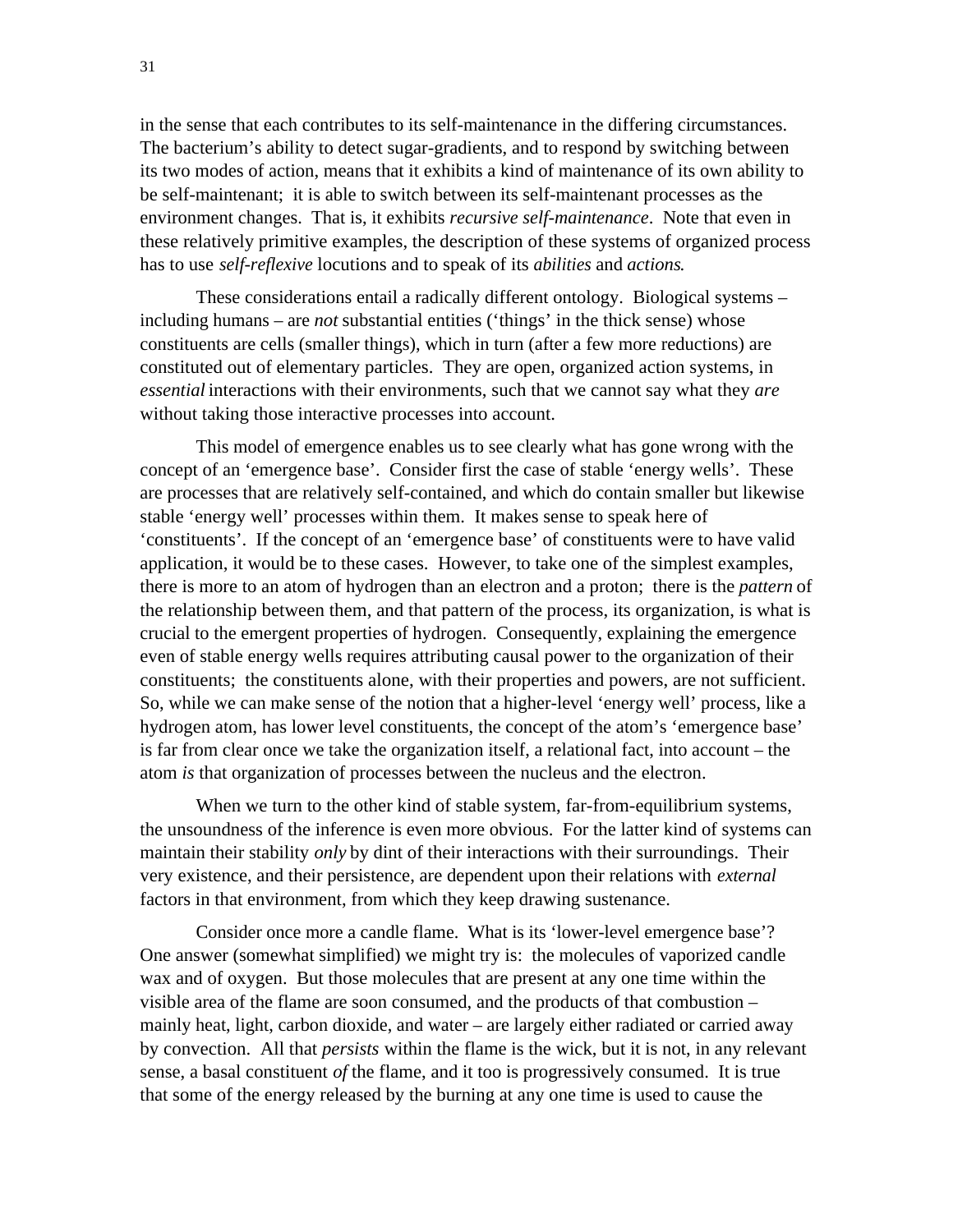combustion of succeeding molecules of molten wax and oxygen. But if this argument were sound, the *molecules* of wax and oxygen within the area of the flame at any one time would be nomologically sufficient for (i.e., be causes of) the combustion of other molecules within the flame, at a later time.

That is nonsense. It is the *flame*, the *process* of burning, that causes the molecules even to be present within its own area for a brief period, before they are in turn burnt. The flame has *no* stable set of constituents that could sensibly be called *its* emergence base (not even the wick). There is just an inflow of waxen and oxygen molecules, which are consumed, and an outflow of carbon dioxide and water molecules (ignoring other trace by-products, which do not affect the argument), together with a release of energy.

At bottom, the problem with the argument we are considering is its being framed in terms of entities and their properties, at both higher and lower levels. Its terminology of emergence bases and higher-level properties necessarily envisages only internal structures, not open processes. This is necessarily so, because an emergence base could not include any relations external to the system. To see this, consider the property of being the longest pencil in the box. The pencil's having this property has nothing to do with the molecules and internal relations that make up that pencil.<sup>41</sup> It is a relational property of that pencil, which it would lose if an even longer pencil were added to the box. Now, adding another pencil to the box would not alter in any way the molecules and internal relations of the former pencil. The property of being the longest pencil seems trivial, but the logic of the case would apply equally to any extrinsic, relational property. So, while any distinction between relational and non-relational properties seems contextdependent, and not purely formal, on any account extrinsic, relational properties such as these could not be part of any 'emergence base' of the type presumed by the argument.<sup>42</sup>

On the other hand, we cannot say what a candle flame *is* without mentioning its *relations* with *external* elements in its ambient situation. The very being of the flame, then, is a function of these external relations. These *physically external* relations are *logically internal* to any flame; they are constitutive of its being. If, say, the temperature of the atmosphere around the candle were gradually raised (independently) towards that of the flame itself, the convection currents required to suck in new oxygen and remove carbon dioxide would progressively become less effective. Either the flame would go out, smothered by the carbon dioxide it had been producing, or the entire candle would first melt and then vaporise. "– Oh", might come the reply, "that is just a matter of the boundary conditions; no-one would seriously suggest that the temperature of the ambient atmosphere is a constituent!" But a significantly lower temperature of the ambient

Positing a framework of a global supervenience can address such issues of external relations, in effect by making them all internal to the global universe, but at the cost of trivializing the notion of supervenience and encountering the problems discussed above in section 2.

42

<sup>41</sup> Bickhard, 'Emergence' p. 333. The example comes from P. Teller: 'A Contemporary Look at Emergence' in *Emergence or Reduction?* pp. 139-153.